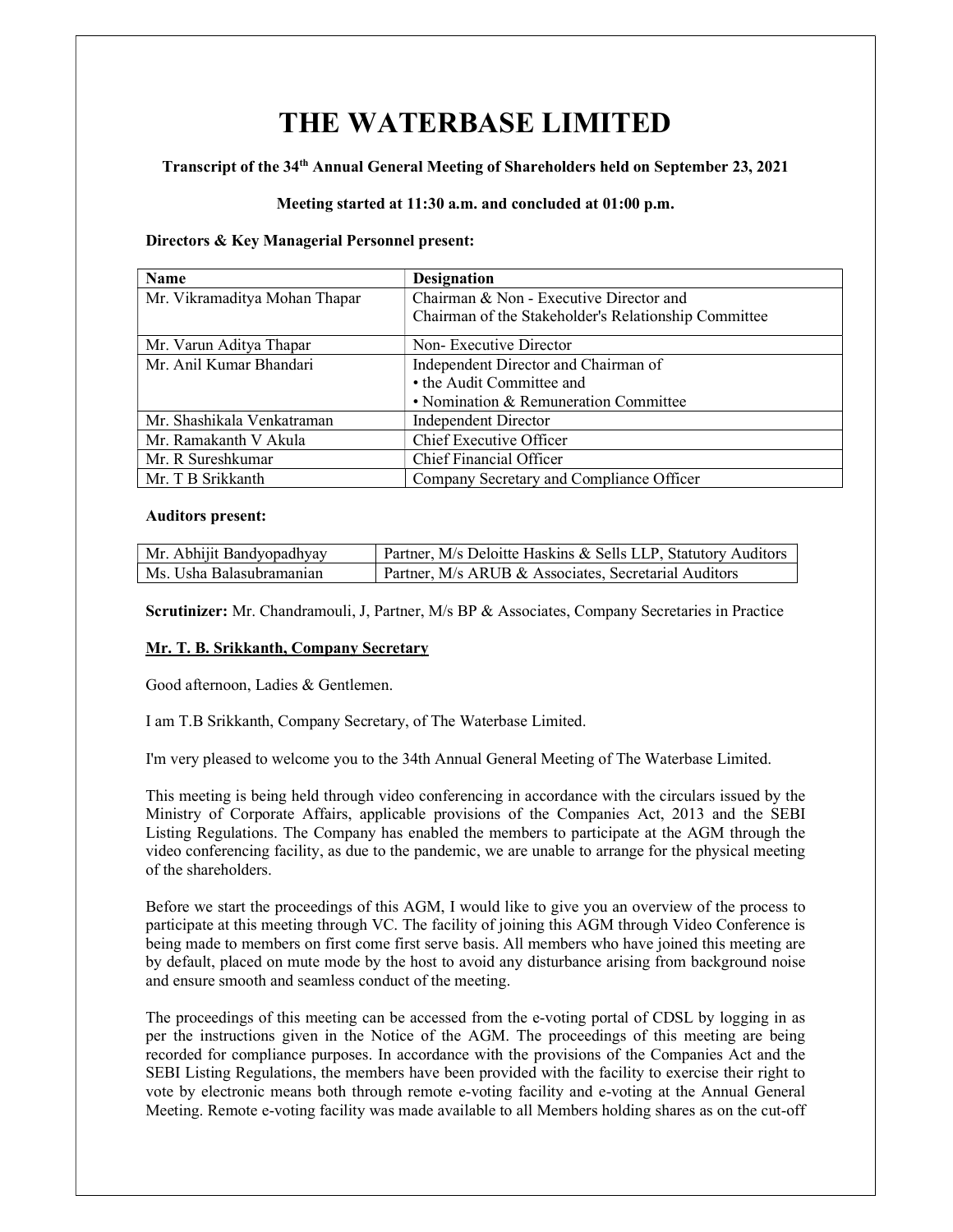date i.e., September 16, 2021, during the period commencing from 9 AM IST on Monday, September 20, 2021, till 5 PM IST on Wednesday, September 22, 2021. Remote e-voting has been blocked on September 22, 2021, at 5 PM. Members joining the meeting through video conferencing facility who have not yet cast their vote by means of the remote e-voting, may vote through the e-voting facility provided at this Annual General Meeting. The voting is kept open now and will be available till 15 minutes from the conclusion of the meeting.

The registered office of the company situated at Nellore shall be the deemed venue for this AGM and the proceedings of the AGM shall be deemed to be made there at to transact the businesses as mentioned in the notice. Pursuant to the MCA circulars issued for the conduct of AGM through electronic mode, the facility to appoint proxy to attend and cast vote for the members is not available for this AGM. However, the body corporates are entitled to appoint authorized representatives to attend the AGM through video conferencing and participate and cast their votes through e-voting.

I also wish to inform that the members were provided an opportunity to inspect all documents referred to in the notice and the explanatory statement by writing to the company at the email ID investor@waterbaseindia.com till the date of AGM.

During the AGM if members face any technical issues, they may contact the helpline number mentioned in the notice of the AGM

With this, I would now request our honorable Chairman Mr. Vikramaditya Mohan Thapar to take over and conduct the proceedings of the meeting. Thank you.

## Welcome address by Mr. Vikramaditya Mohan Thapar, Chairman

Thank you Srikkanth.

Welcome to all the shareholders of the company. I just wish to announce that due to certain health reasons, I am requesting Mr. Varun Thapar, Non- Executive Director of the company to conduct the proceedings of the meeting on behalf of the Board, while I continue to attend and hear you all virtually.

Over to you Varun.

#### Welcome address by Mr. Varun Aditya Thapar, Non-Executive Director

Thank you, Chairman. Surely will do the needful.

So thankyou Srikkanth for the brief update on the virtual AGM and the voting process. I am satisfied that all efforts feasible under the circumstances have been made by the Company, to enable members to participate and vote on the items being considered at this meeting.

#### Dear Shareholders,

Hi, this is Varun Thapar, Non-Executive Director of the Company and also the member of the Audit Committee, Stakeholders Relationship Committee and the Nomination and Remuneration Committee of the Board.

I have great pleasure in welcoming you to the 34th Annual General Meeting of your Company. I hope that as I Speak you, you and your loved ones are safe and healthy.

Due to the prevailing extraordinary circumstances, this year's AGM is being held virtually today and I thank each of you for taking time and joining the meeting from wherever you are.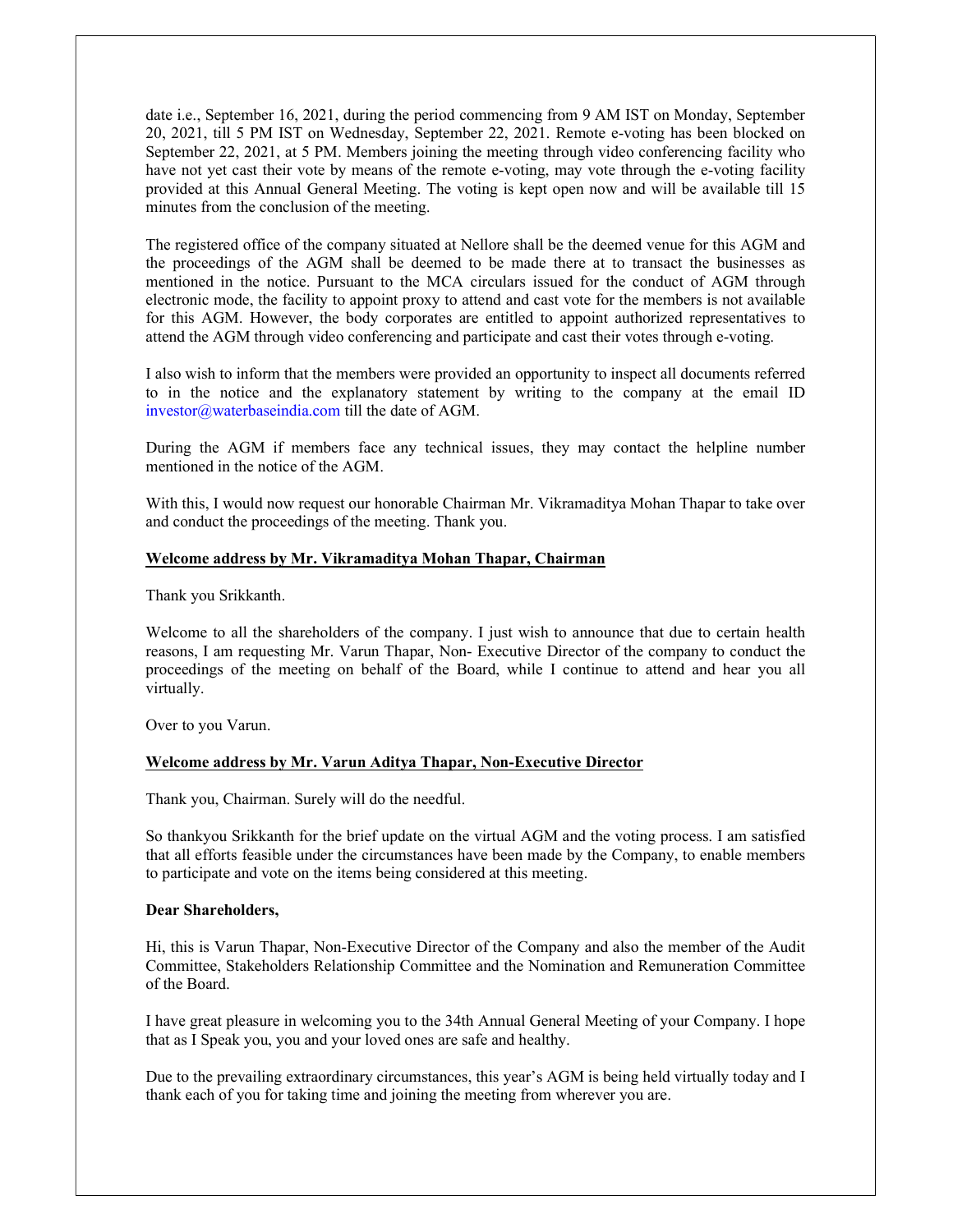As detailed in the notice to the AGM and briefed by Mr. Srikkanth earlier, this meeting is being held in compliance with the provisions of the Companies Act, 2013 ("Act"), SEBI (Listing Obligations and Disclosure Requirements) Regulations, 2015 ("SEBI Listing Regulations") and MCA and SEBI Circulars pertaining to the AGM of the Company, through Video Conference / Other Audio-Visual Means (VC / OAVM).

Mr. Srikkanth, I hope we have the requisite quorum to commence the meeting.

## T.B. Srikkanth

Yes Chairman. We already have the requisite quorum to commence with the proceedings of this meeting.

# Mr. Varun Aditya Thapar

I have been informed that we have the requite quorum and I therefore declare this meeting open.

I also wish to inform that the company has received authorization under section 113 of the Act from shareholders holding in aggregate 2,81,23,533 shares representing 67.89% of the paid-up share capital of the company.

Before I commence with my formal address, I would like to introduce all my other colleagues on the Board of the company.

I request my dear colleagues to speak once I announce the name of each one of you one by one.

Directors who have joined us today online are:

Mr. Anil Bhandari and Ms. Shashikala Venkatraman

## Mr. Anil Kumar Bhandari, Independent Director

Hi, I am Anil Bhandari, and I am an Independent Director on the Board of Waterbase. I am also the Chairman of the Audit & Nomination and Remuneration Committee. I am attending the meeting from Bangalore

#### Ms. Shashikala Venkatraman, Independent Director

Hi, I am Shashikala Venkatraman, and I am an Independent Director on the Board of Waterbase. I am also the member of the CSR Committee of the Board. I am attending the meeting from Mumbai.

Mr. Vikram Thapar Chairman of the Board has already spoken to you.

Due to some personal exigencies Mr. Ranjit Mehta and Mr. Rahul Kapur, Independent Directors, have not been able to join the meeting.

I take this opportunity to also welcome Mr. Ramakanth V Akula, CEO, Mr. R Sureshkumar, CFO and Mr. T B Srikkanth, Company Secretary.

I also take this opportunity to welcome:

• Mr. Abhijit Bandyopadhyay, Partner, Deloitte Haskins & Sells representing our Statutory Auditors,

• Ms. Usha Bala, Partner, Arub & Associates, Secretarial Auditors and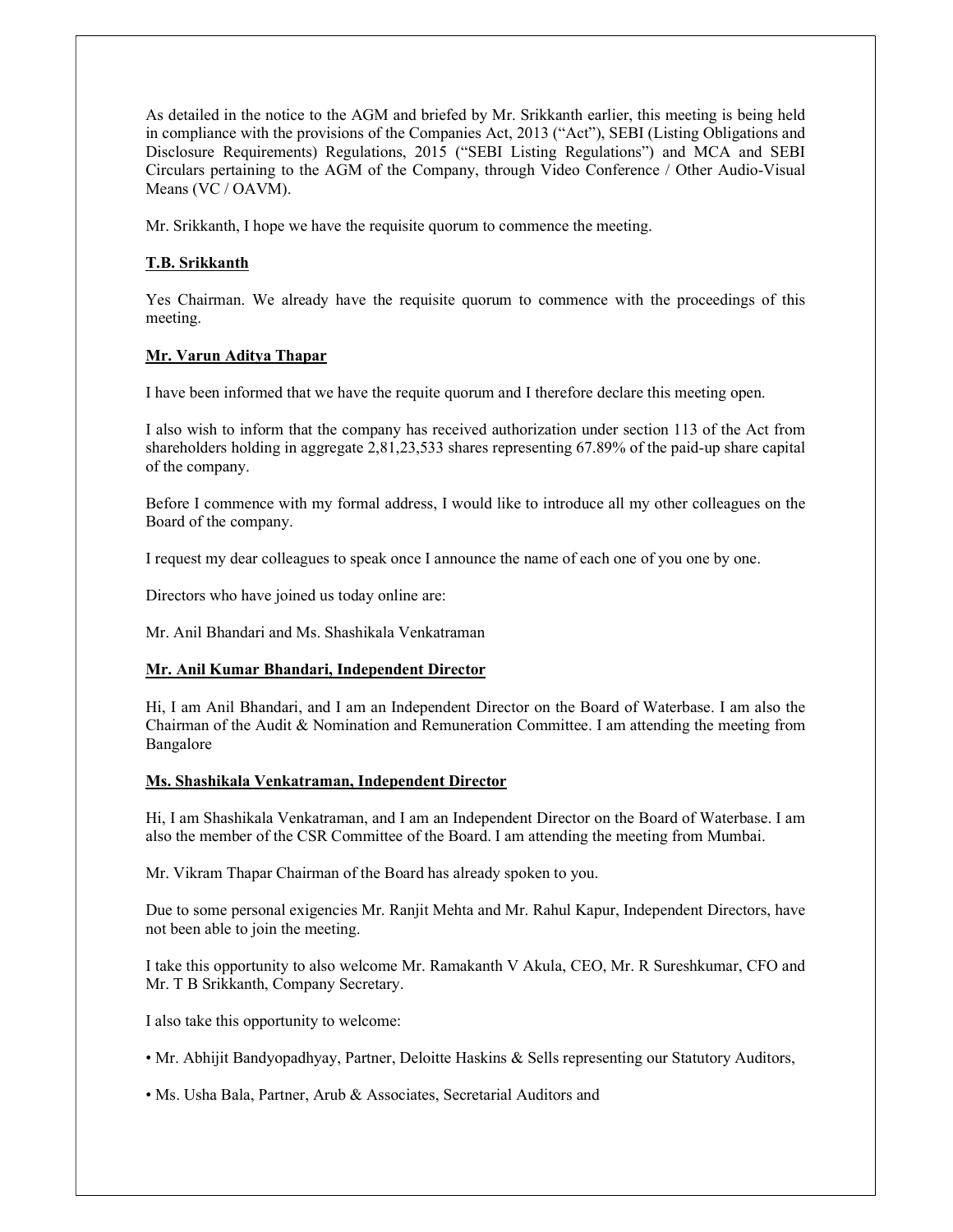• Mr. Chandramouli J, our scrutinizer for this meeting.

Pursuant to the MCA circulars, the required documents like the Director's report, Financial Statements and Auditor's reports there on, secretarial audit report and register of directors and key managerial personnel and their shareholding under section 170 of the Companies Act 2013 are available for inspection, electronically on request.

It now gives me immense pleasure to present a snapshot of our FY21 performance in the context of the broad sectoral environment.

The last year and a half have been truly unprecedented in recent history.

The COVID-19 pandemic has ravaged lives and livelihoods of millions across the world. And in India, we witnessed a devastating second wave of the pandemic earlier this year, which touched the lives of nearly all citizens.

Coming to the present moment, we see that many countries, including India, have begun to emerge from the throes of this pandemic and as vaccination efforts are ramped up all across the country in the world. I'm cautiously optimistic that better days lie ahead for all of us.

However, that being said, it is also the case that the pandemic has had certain positive outcomes per start. It has brought new innovations in technology that will have lasting benefits. For all of us.

And it has brought together the scientific community and governments across geographical boundaries, posturing, a sense of global cooperation, unlike any in the past.

Governments and monetary authorities around the world have responded swiftly by implementing strong policy initiatives to combat the damage inflicted by the pandemic. I consider Waterbase to have been ahead of the curve in terms of our handling of thee pandemic and this, I believe is a testament to our ability to respond to and navigate turbulent times.

Response to COVID-19 has primarily been focused on ensuring that our employees and everyone who is a part of the Waterbase ecosystem remains safe and healthy and equally on ensuring continuity of the business.

Every employee in the organization has gone above and beyond to help each other, as well as others in the larger communities in which we operate.

Equally commendable is a role played by the leadership of the company who have provided guidance and support to our teams throughout this period.

It has been a difficult time, but I'm very proud of the role that everybody voter base has played in the year gone by.

Now, as we regain our operational momentum and global demand reverts back to the PRE pandemic levels.

I'm confident that we will continue to deliver on our purpose with a clear and meaningful strategy and continue to build on a 3-decade long track record in the agriculture sector.

The global market for seafood was valued at over US\$110 billion in 2020 and is expected to reach US\$133 billion by 2026, growing at a CAGR of 2.9%. The global shrimp market is expected to exceed US\$32 billion by 2021, growing at a CAGR of more than 5%, partly due to the high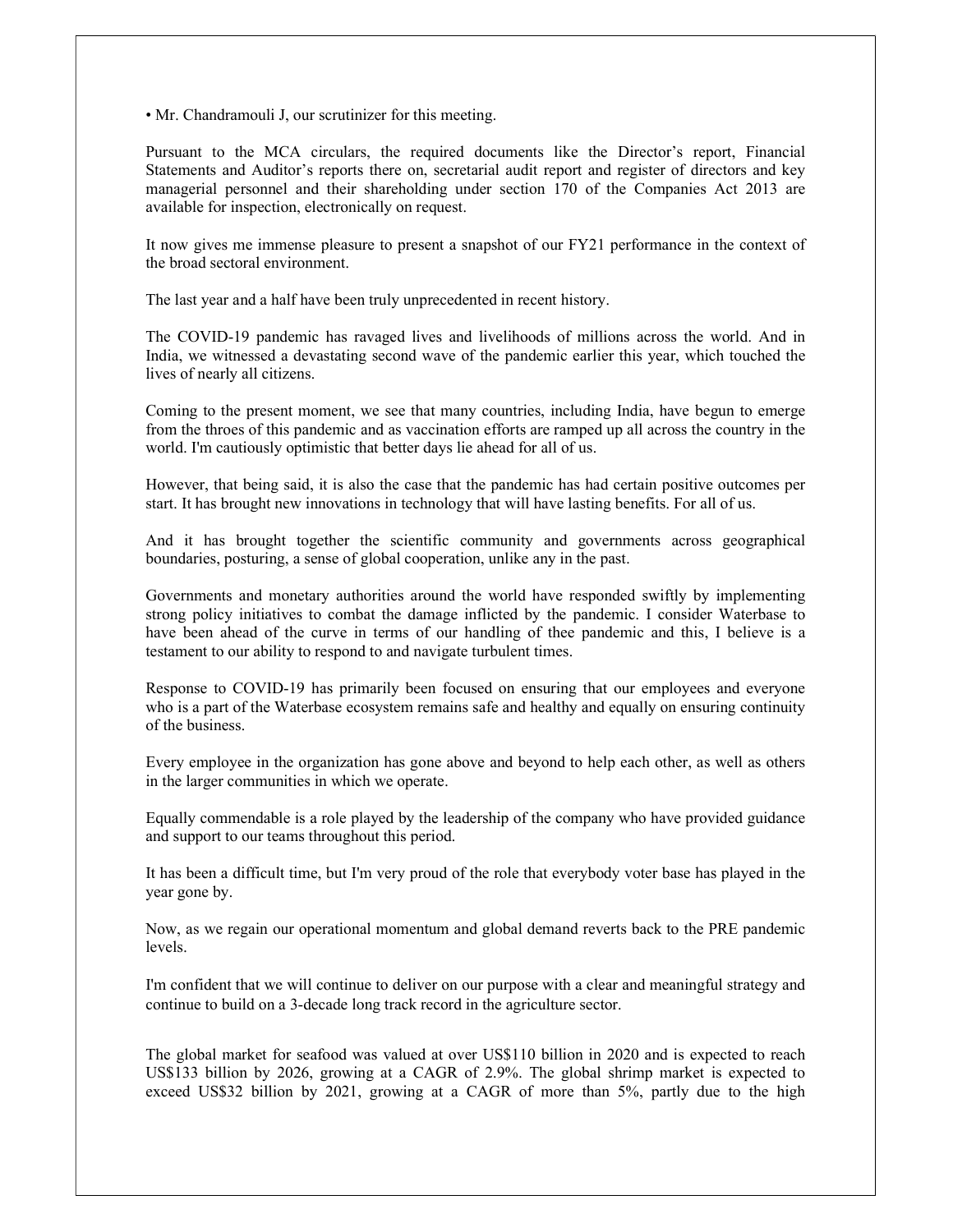nutritional content of shrimp, which is creating a demand for ready to-eat and ready-to-cook shrimp recipes and products.

To this end, rising per capita consumption and growing consumer awareness are two long‑term industry drivers and show significant green shoots for this sector going forward.

Amidst a tough macro environment, your Company yet again showed positive performance in terms of reporting a Consolidated Revenue of Rs. 214 Crores and a Profit After Tax of Rs. 5.91 Crores for the year ended March 31, 2021.

A key priority during the past year was to improve the quality of our sales network by focusing on cash sales and collections and limiting credit sales to strengthen our liquidity position.

I'm proud to report that we are now a totally debt free company and we remain committed to maintaining strong fiscal discipline and ensuring complete oversight on liquidity matters going forward.

I'm also pleased to announce that the board has recommended a final dividend of Re.1/- per share for FY20-21 subject, of course, to your approval.

The outlook going forward, your company remains focused on developing, manufacturing, and selling of quality shrimp feed through state-of-the-art manufacturing facilities located at Nellore in Andhra Pradesh. This is strongly supported by the emerging business lines of Farm Care and Hatchery, which expanded our offerings to shrimp farmers across the country.

One differentiation of our product from the competitors to extending the reach of the dealer network in distribution base and three fulfillments of all order sizes.

We are keen on capitalizing our fundamental strengths to expand our volumes in the feed business, while also moving into adjacent categories and entering new spaces.

We are constantly striving for improvements by building a modern, efficient and sustainable value chain. We will continue collaborating with our business partners to restructure processes and deliver products that are safe and of the highest quality.

To conclude, on behalf of the entire Board of Directors at Porter Base, I would like to take this opportunity to thank each and every employee for their commitment, contribution and for going that extra mile in building a stronger business for the company and for serving our valued customer base a little better every day.

I would also like to thank all our shareholders, customers, dealers, and vendors who have continued to oppose their faith in US and the business.

My best wishes to all of you and your families. Please stay safe and stay healthy.

Thank you, ladies and gentlemen.

I now invite Mr. Ramakanth Akula CEO to give further details on the company's performance and strategic initiatives.

## Speech by Mr. Ramakanth V Akula , Chief Executive Officer

Thank you, Mr. Varun for your encouraging words.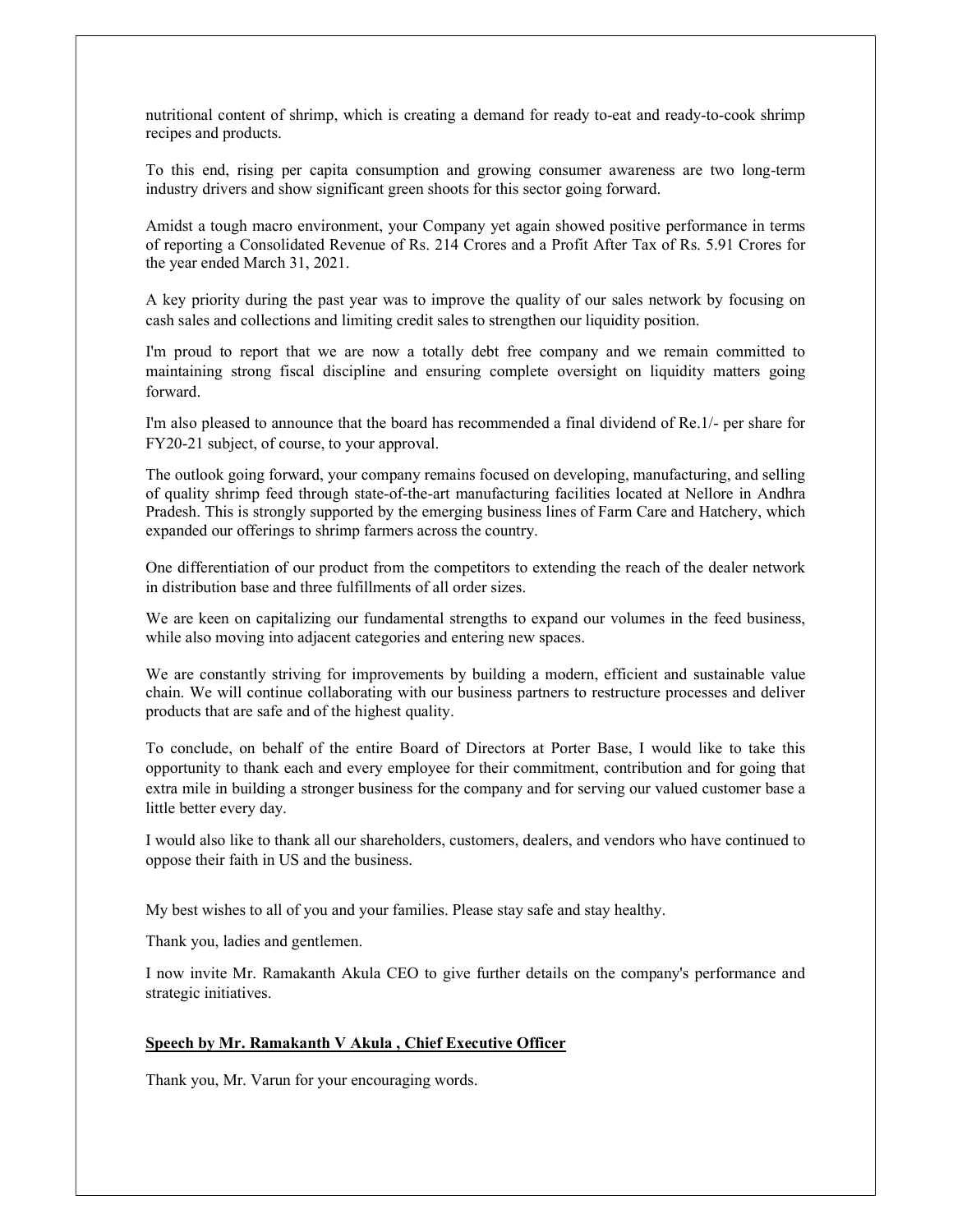Good afternoon, Dear Shareholders,

I am delighted to speak to you, on the occasion of the 34th AGM of the Company and would like to begin by urging you all to stay safe and continue following Covid appropriate behavior. FY 2020-21 was unlike what any of us expected. The COVID-19 pandemic surprised governments, businesses, and citizens across all our markets. Repeated lockdowns, supply chain disruptions and fewer customers eating at hotels and restaurants had a major impact on seafood demand for most part of the year, thereby affecting the industry at large. Still, the pandemic has shown how Responsible, Resilient and Future Ready Waterbase has become, which was the very theme that we choose for our Annual Report this year.

In a year full of unforeseen challenges, the Company was able to show a positive financial performance despite the headwinds. The Company generated a Revenue of Rs. 214 Crores on standalone basis while reporting a Profit after Tax of Rs. 5.93 Crores for the year. Despite a subdued performance, the company continues its focus on improving the quality of revenue streams while also becoming a Debt Free company.

About our business operations, during the year, the wellbeing and safety of our employees was our number one priority. On the business front we had introduced a stringent credit policy to enhance the quality of our revenues while we continued to streamline our operations and strengthen our capabilities in key areas impacting our competitiveness, such as shrimp health, quality monitoring technologies, improved production processes and Research & Development.

FY 2020-21 was a genuine stress test for all of us, and I would like to thank all our colleagues for their hard work, loyalty and expertise – they have truly gone beyond the call of duty to deliver on their responsibilities amidst this turmoil. We were also fortunate to witness continued support from our loyal customers and suppliers through these times, clearly demonstrating the richness of our multi-year relationships.

On the whole, the year saw us implement mitigating measures, setting the stage for greater profitability and increased competitiveness in a post-pandemic world.

We have now come a long way from purely being a supplier of shrimp feed to becoming an innovation partner for farmers. Aquaculture is poised to be an important part of the solution in a sustainable global food system, but only if we continue to get better. We are also building on the positive feedback on our farm care products and hatchery business; and expanding along such ancillary lines.

While we are still not out of the pandemic, the light at the end of the tunnel is getting brighter every day and the long-term sectoral outlook remain largely upbeat. We expect demand for high quality, safe and traceable products to rise – and believe that it is the perfect time to strengthen our presence across the value chain to optimally pursue opportunities.

To conclude, I am proud to say that at Waterbase, quality products and responsible behavior have been at the core of building a sustainable enterprise and exploring possibilities towards creating a niche position in the aquaculture space.

Whether by developing high-quality shrimp feed or by offering newer solutions in the shrimp healthcare space, we are relentlessly focused on delivering world-class products that are synonymous with quality and safety.

Even when faced with a once-in-a-century global crisis that tested our resilience, we stayed true to our core values and worked together with our stakeholders to embrace a new normal. This is the firm foundation, upon which we strive to drive our business in the post-pandemic world.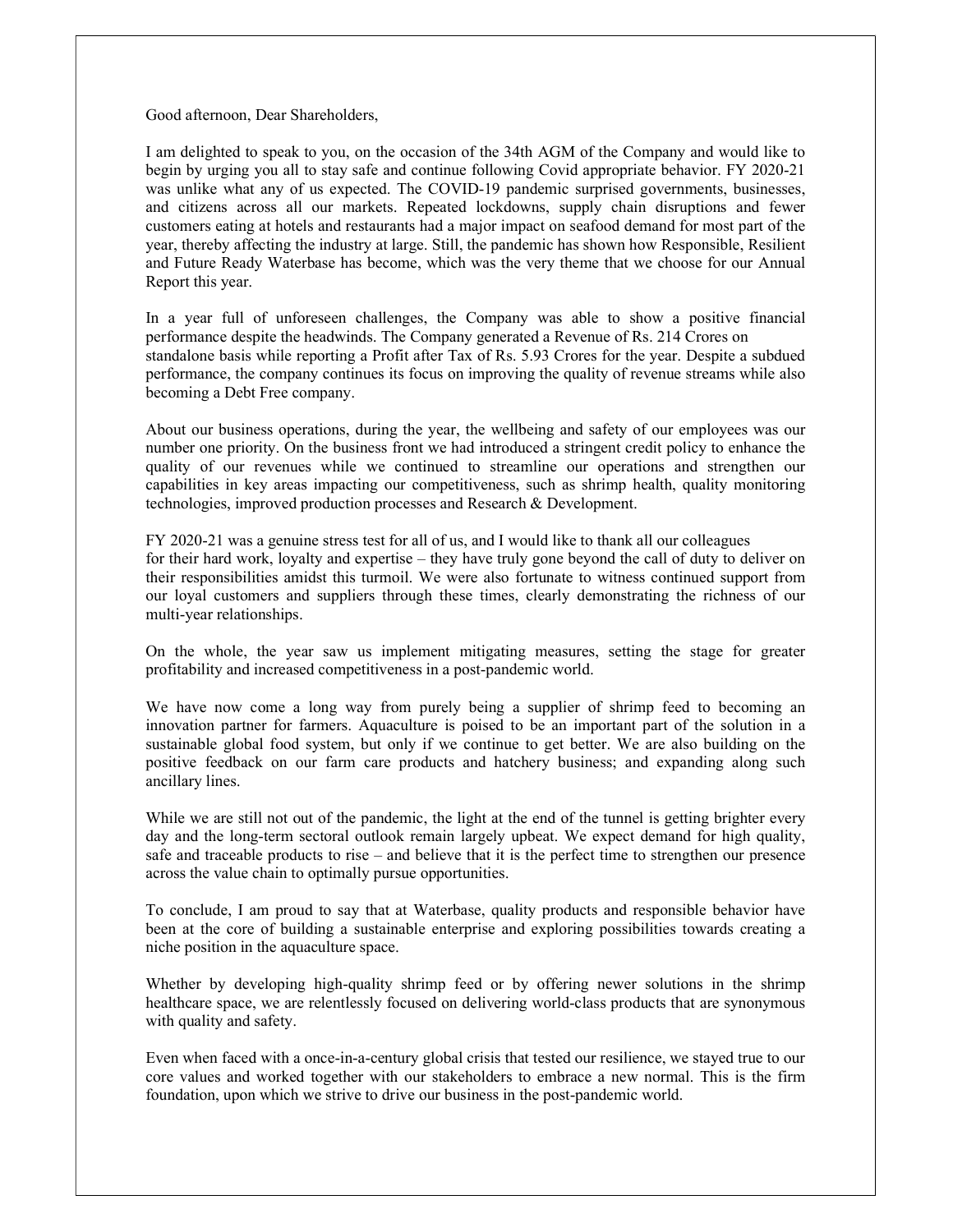As I wrap up, I want to once again thank my colleagues, clients, partners, Board of Directors, and other stakeholders who have provided incredible support, and trust. I am filled with optimism and energy for this new financial year, and I am confident we will continue to build a Responsible, Resilient and Future Ready organization.

I sincerely appreciate the opportunity to speak to you today.

Thank you.

I now request Srikkanth to take the proceedings forward.

#### T. B. Srikkanth:

Thank you, Sir.

The next item on the agenda today is transacting the business as per the Notice of AGM dated August 31, 2021. I request Varun Sir to take the proceedings forward.

#### Varun Aditya Thapar:

Ok so moving to the next part of today's AGM, I wish to inform that the Notice of the Meeting was sent in advance to all shareholders setting out the business and resolutions to be considered at this meeting. With your permission, I will take the Notice as read.

The Company's financials for the year ended March 31, 2021, along with the Director's and Auditor's reports, have already been circulated to you. The auditor's report on the financial statements do not contain any adverse remark, qualification, or disclaimer, and accordingly the said report is considered to be read.

On the Secretarial Audit report there had been one qualification on account of delay in filing of one intimation to stock exchange which has been duly rectified and appropriately commented upon in the Board's Report.

With your permission, I would like to take the above also as read.

In terms of the Notice of the 34th Annual General Meeting, items of ordinary business are to be considered at this meeting, I now request the Company Secretary to read out the resolutions and guide the shareholders on the voting:

## T.B. Srikkanth:

Thankyou Sir.

As per the Notice dated August 31, 2021, we have three ordinary business items to transact today which I will be reading out.

In accordance with the provisions of the Companies Act and the SEBI Listing Regulations, the members had been provided with the facility to exercise their right to vote by electronic means both through remote e-voting facility and e-voting at the Annual General Meeting. Remote e-voting facility was made available to all members holding shares as on the cut-off date i.e., August 16, 2021, during the period commencing from 9 AM IST on Monday, September 20, 2021, till 5 PM IST on Wednesday, September 22, 2021. Remote e-voting has been blocked on September 22, 2021, at 5 PM.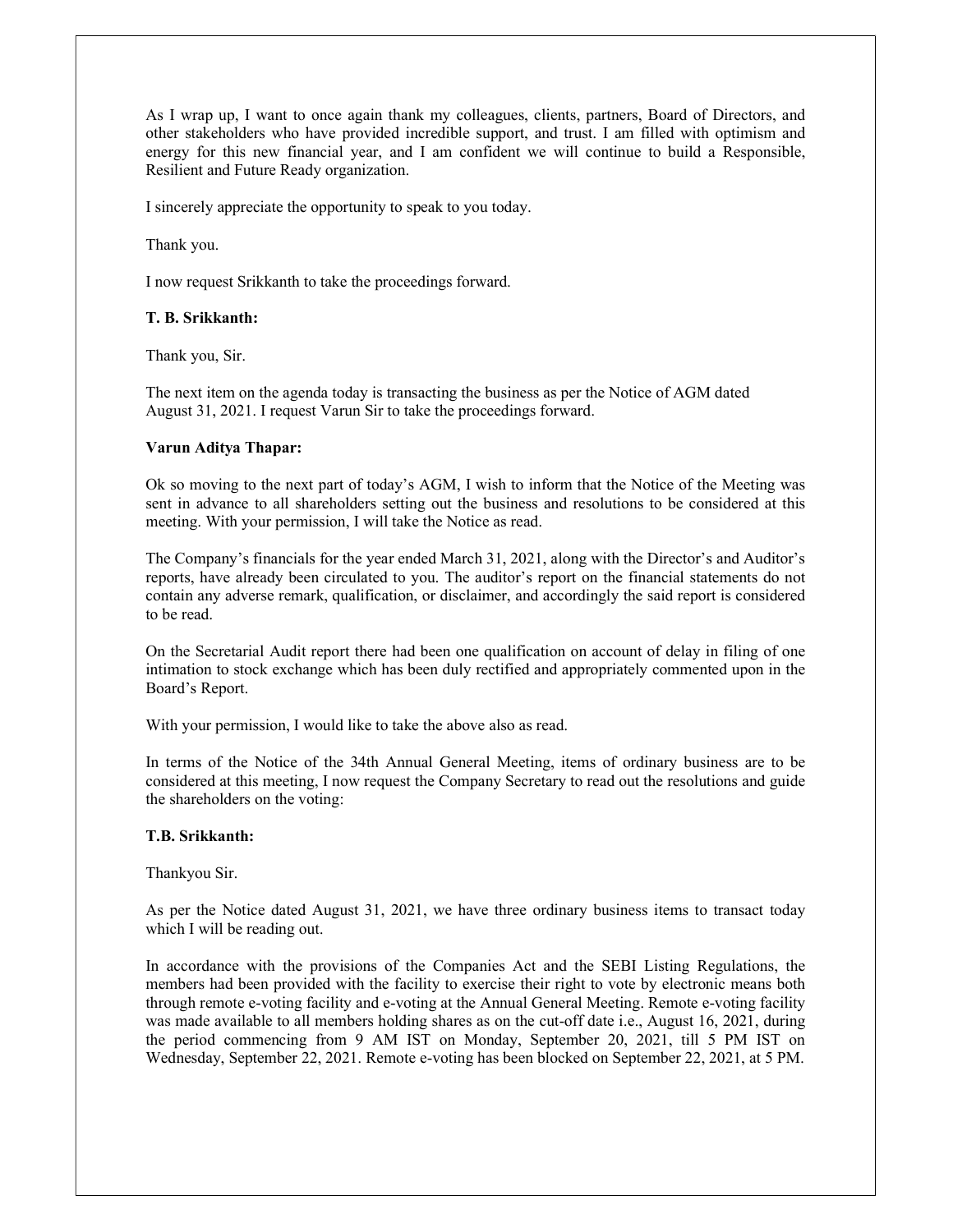Members joining the meeting through video conferencing facility who have not yet cast their vote by means of the remote e-voting, may vote through the e-voting facility provided at this Annual General Meeting. The voting will be kept open till 15 minutes from the conclusion of the AGM.

The members who have cast their vote by remote e-voting prior to the meeting shall not be casting their vote once again.

The Board of Directors has appointed Mr. Chandramouli J from M/s BP and Associates as the scrutinizer for this meeting.

Based on the report of the scrutinizer, the combined results of remote e-voting and the e-voting done at the meeting today will be announced and displayed on the website of the Company and will also be submitted to the stock exchange as per the requirements under the SEBI Listing Regulations.

So, the three resolutions that have been placed today for your approval is

The first resolution: Consideration and adoption of the Financial Statements, both Standalone and Consolidated together with the reports of the Directors and Auditors thereon

The second resolution: Declaration of Final Dividend of Re. 1 / share for the FY 2020-21

And the third resolution: Re-appointment of Mr. Vikramaditya Mohan Thapar, who as per the requirement of Companies Act, 2013 retires by rotation and being eligible seeks re-appointment.

With this we have completed the activities w.r.t. the resolutions proposed in the AGM Notice.

Now I would like to seek the permission of the Chairman to invite queries and comments from few shareholders who had registered themselves as speakers.

May I please go ahead

#### Varun Aditya Thapar:

Yes, please go ahead.

#### T.B. Srikkanth:

Thank you, Sir

Considering the large number of requests received for being a speaker shareholder and considering the time constraints, we have seven speaker shareholders on a first cum first serve basis.

Once the Q&A session starts, I would be announcing the names of the Shareholders who have registered as speaker Shareholder one by one.

Only the audio of the speaker Shareholder thereafter will be unmuted by me.

Before speaking, the Shareholder is requested to click on the video as well as audio icon appearing on the screen to switch it on.

If the Shareholder is not able to join through Video mode for any reason the Shareholder can speak through the audio mode. While speaking, we would request the speaker members to use the earphones so that they are clearly audible, minimize any noise in the background, ensure that WI-FI is not connected to any other devices, no other background applications are running, and proper light is available to have good video experience.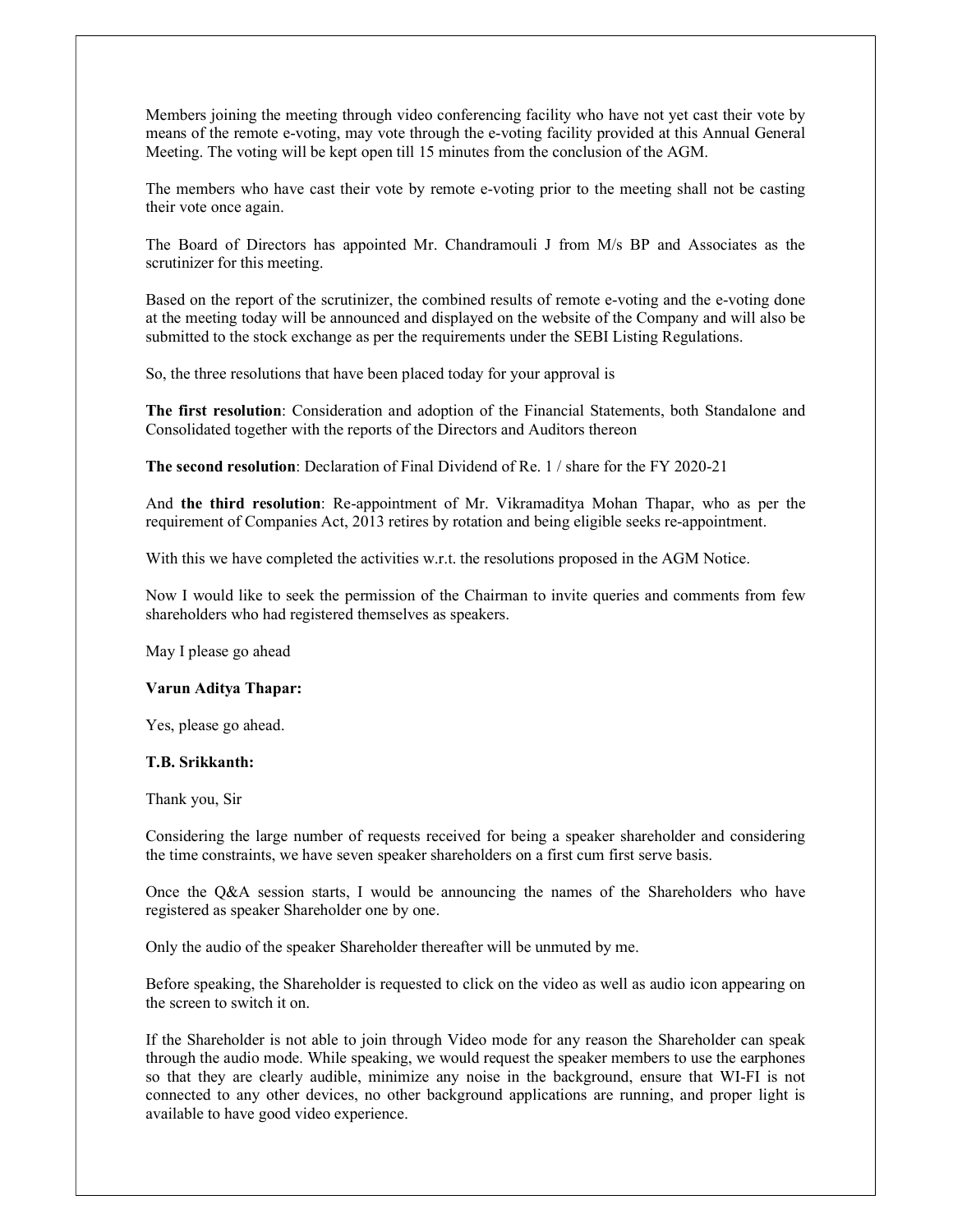If there is connectivity problem at speaker Shareholder's end, we would invite the next speaker to join and if time permits, we will go back to him once again after completion of all the remaining speakers.

I would like to request the speaker Shareholders to kindly limit their speech, question, or clarifications to 4-5 minutes so that all the speakers get fair chance.

Now I start with the first speaker of the day:

Our first speaker for the day Mr. Kanhaiya Kejriwal having a folio number 1208160055504528.

Sir, I would be unmuting you now

#### Speaker Shareholder 1- Mr. Kanhaiya Kejriwal:

Good afternoon, Chairman and other members of the board and thank you for allowing me to put forth my questions.

 I wish to ask one question that the performance of FY21 is not as per the expectation. We understand it is due to the pandemic situations, but what is the future outlook for FY22, and can we expect that?

#### Mr. Ramakanth V Akula

So, Chairman, can I go ahead and answer his question.

Varun Aditya Thapar

Yes, Please

## Mr. Ramakanth V Akula

Good afternoon, Mr. Kanhaiya, thank you for participating in this AGM and asking us the question.

Yeah, I mean, as you have heard us speaking about last year, the pandemic really dealt deadly blow to the seafood sector at large, largely on account of supply chain disruptions.

I mean, while the demand for seafood is not that impacted because we could witness strong growth, is the retail segment in the consuming markets, but the supply chain disruptions in the first half really dealt very severe blow to the businesses for 2021 was very subdued.

We are coming back to normal. I don't say that we are coming back to the FY20 levels as of now, but we are coming to the near normal levels.

So, in terms of our business outlook for the coming year, it all depends as you know that the business depends on shrimp feed which is the main bread and butter of the Company, and it is in turn dependent on the shrimp farming activities while the summer crop had been pretty good this year.

The second crop had is yet to catch up. I mean, there had been a bit of delay because of the monsoons, etc. So, we need to really see going forward if we have a good second crop and the third crop.

So probably in a couple of months we should know how the year is going to look, so it's a bit too early to say whether we are back to normal or not.

So, did I answer your question?

#### Speaker Shareholder 1 - Mr. Kanhaiya Kejriwal

Yes Sir.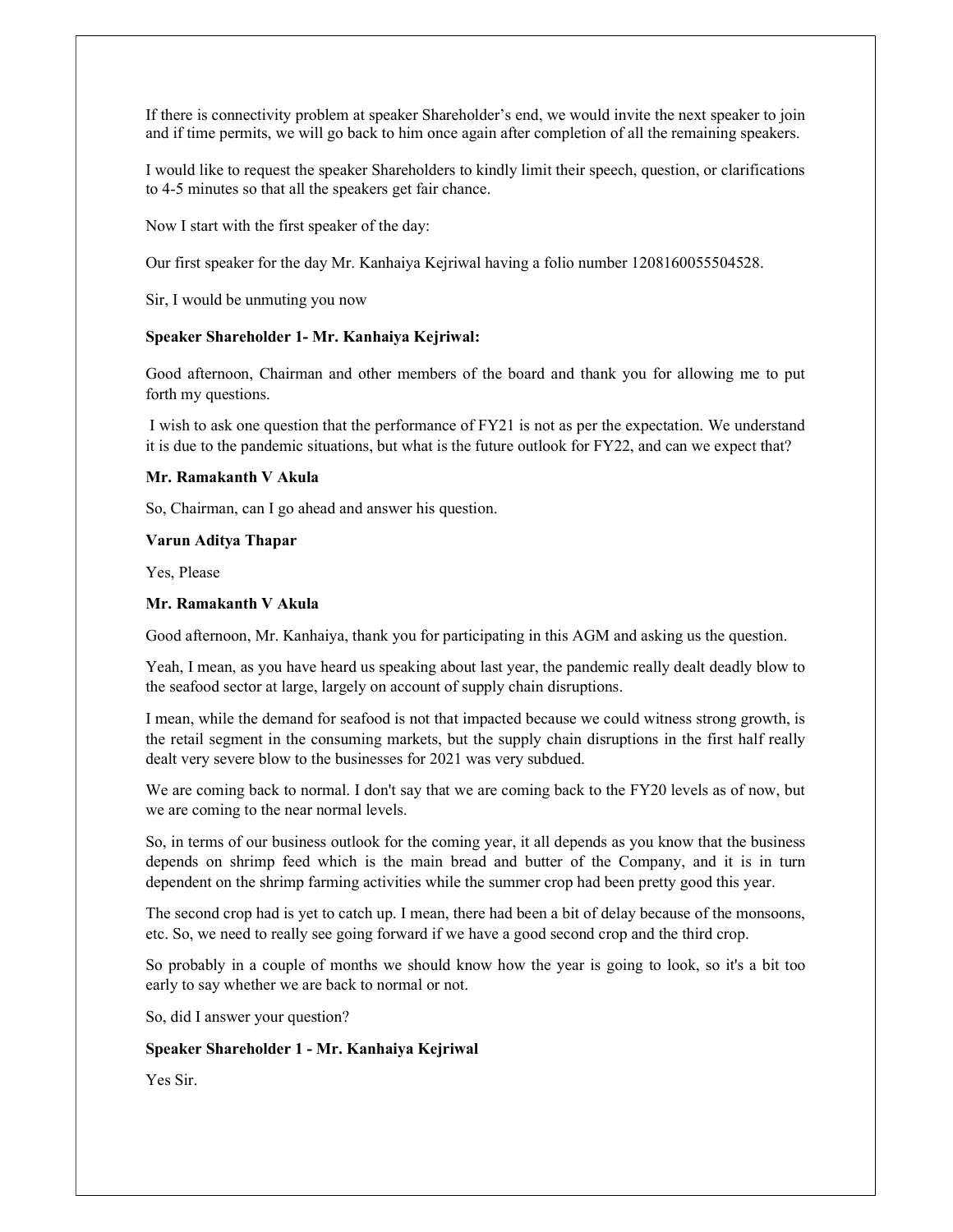Another question, so in your Q1 press conference press release, you have also stated that you are actively planning to pursue the processing and export business So what are your business plan on this vertical. I would Like to know a bit of it.

#### Mr. Ramakanth V Akula

So, Chairman, can I go ahead

#### Varun Aditya Thapar

Yes, Please

## Mr. Ramakanth V Akula

Processing and export business is, you know, growing as we have, uh, witnessing. India has exported close to \$4.7 billion worth of shrimp in the last fiscal, and we in 2018, which was a major here the best year for shrimp exports or the country we crossed even \$5 billion.

So, this is one area where despite having a processing plant, we were not fully into it and we were developing. We are competent building competencies and developing capabilities for that.

So, we have made a beginning in this fiscal year, and we will try to build upon this going forward.

As you know, we have a processing facility. We have all the certifications. And we can easily scale up this business, but we are a bit cautious in our approach, and since it had been quite a while for us since we moved out of this space, but now we are strongly, you know, we believe very strongly that.

The future of this company is strongly linked with the processing and export business, so we have restarted the processing and export business, although in a very small.

Today, but we are building and I'm sure in next couple of years we'll be filling up capacities and we will be adding more capacities and processing and export.

Business will become a very key integral. This is part of the total growth story.

Yeah, thank you Mr. Kanhaiya and I wish all the best to the company for their future endeavours.

## Speaker Shareholder 1: Mr. Kanhaiya Kejriwal

Thank You

## T.B. Srikkanth

So, the next speaker for the day Mr. Sreejith and his DP number is 1208360000064269.

Due to connectivity issue, I'll just move him back and proceed with the next speaker shareholder.

Moving on to the next speaker, we have Mr. Palaniappan having a folio number is IN303028 84982128

I will be moving him to the panellist position to ask his question

You can please ask your question.

## Speaker Shareholder 2: Mr. Palaniappan

Greetings to all the directors in the management of the company.

My question is related to the human resource department on the employee front, I would like to know.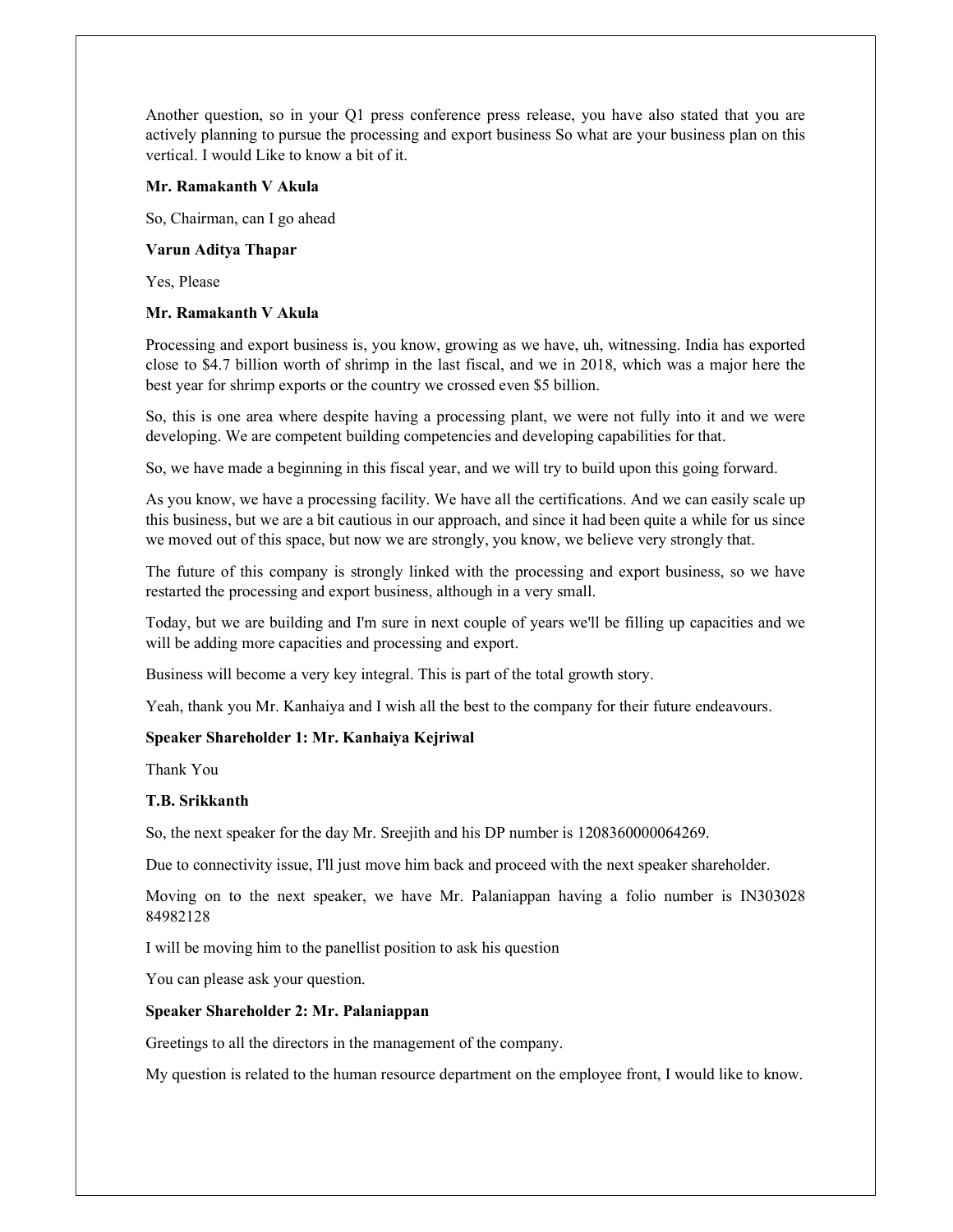If the company has returned to any employees, especially in these tough times during the pandemic and subdued business performance also, what are the safety measures that the company has in place to protect its employees.?

## Mr. Varun Aditya Thapar

So, thank you for your question.

I'm very proud to say that we have not retrenched even one single employee due to the COVID pandemic, neither in water base nor in any other company that is part of KCT Group.

We have Implemented all the best practices in terms of safety protocols related to COVID across the factory and the offices. And you know, I can say that as part of the value system of the group.

The health and safety of our not just of our own employees, but even of our other stakeholders is of paramount importance to us.

So you know that is, on a high level basis, but I'd like Mr. Ramakanth V Akula CEO fill in some of the more specific measures that we have put into place related to the COVID safety protocols.

# Mr. Ramakanth V Akula

Yeah, thank you Chairman.

Yes, I mean as soon as the pandemic broke out the first thing that was on the top of our minds was how do we protect our employees that work for us. As the chairman said, it's not just the company employees, but also all those people who work along with us.

Let it be our contractor people, let it be people who are associated with logistics warehousing or even to that matter, even the dealers and even the Shop Boys who work with us and even those farmers and the people who support the farmers for them.

So as soon as the front broke out, we have immediately activated the business continuity plan we have.

As one company we have appointed a flow manager who in turn has made several groups within the company and we call them Champions Health champions and these champions each champion.

Being a city of not only the employees but also their family members, so they keep checking on each and every employee how they are doing during these COVID times, whether they're working from home or so we have enhanced the safety protocols right from a point of contact. We ensured that the temperature is monitored at least four times.

## Mr. Varun Aditya Thapar

Palaniappan, while Mr. Akula is trying to reconnect and get the connection stable, I just also like to mention that at a group level we've contributed CSR funds to various NGOs and government initiatives for COVID control and. we've also strongly encouraged vaccination and run vaccination drives both for our office staff as well as our factory stuff, so you know, those are just some of the other initiatives that I'd like to mention.

# Mr. Ramakanth V Akula

As chairman was mentioning, we have read out a lot for COVID relief help, not only at our factory sites, but also in various places we have distributed mask. We have given away food supplies to all those needy people.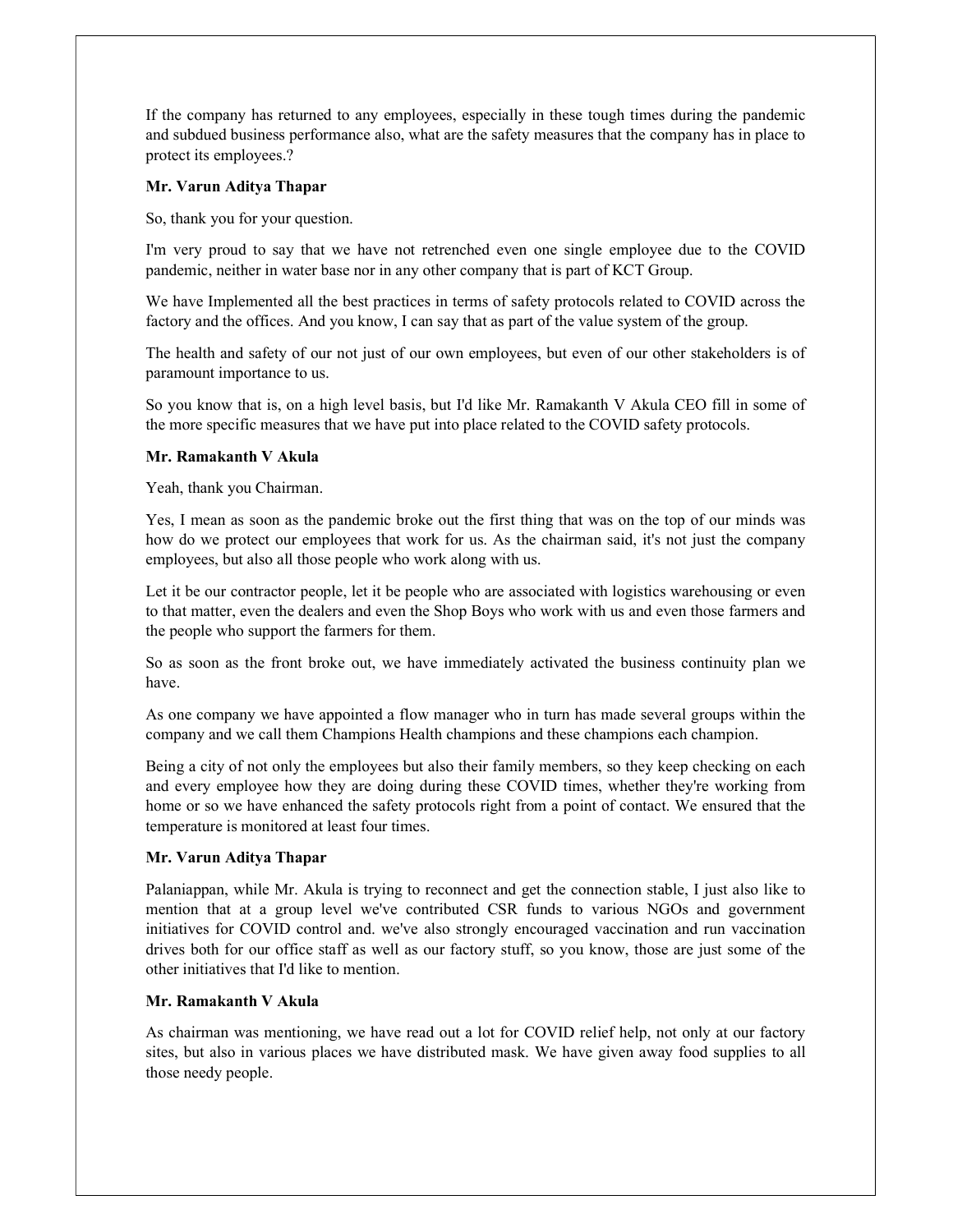We have also helped the district administration with providing them with medical equipment and things like that and we recently have also provided a mobile vaccination unit to the Municipal Corporation.

So, all that support is going through the group and at our company.

I mean we are very clear that the safety and well-being of everyone is of paramount importance to the company.

So did I answer your question

# Speaker Shareholder 2 - Mr. Palaniappan:

Thank you, sir.

## T. B. Srikkanth

Thank you, Mr. Palaniappan

Sir, the next speaker on the list Mr. Vinayak Nadesh and his folio number is1203280000512999

I will just move him, unmute him to ask his question.

## Speaker shareholder 3 - Vinayak Nadesh:

Good afternoon to all, Chairman and the Board members, CEO, CFO and the CS of the company.

It's pleasure to attend the Annual General Meeting of the company by VC itself.

So, I would like to ask just two questions so shall I asked both of them to go.

In the annual report, mitigation part mentioned that the inadequate supply and high price of the raw material for manufacturing Shrimp feed such as soya fish meal and fish oil post significant risk to the company.

So how the company is planning to mitigate the risk?

And my second question, shall I go ahead?

## T.B. Srikkanth

Yes, when I please go ahead you can ask the second one.

## Speaker shareholder 3 - Vinayak Nadesh:

My second question is the CEO message it is mentioned that the farm care business has started to do well and in the recent press release also you have mentioned the same.

So, what is a medium- and long-term outlook of this vertical and how it is expected to?

Only with the top line going forward in the next two years.

## Mr. Varun Aditya Thapar

OK, so, I'll give a general reply and then I go to Mr. Ramakanth V Akula.

So, first question is on the supply chain.

The best mitigation plan that we have is that we do in house a lot of research you see, because most of the inputs are traded commodities, so there is a fair amount of knowledge and research available in the public domain.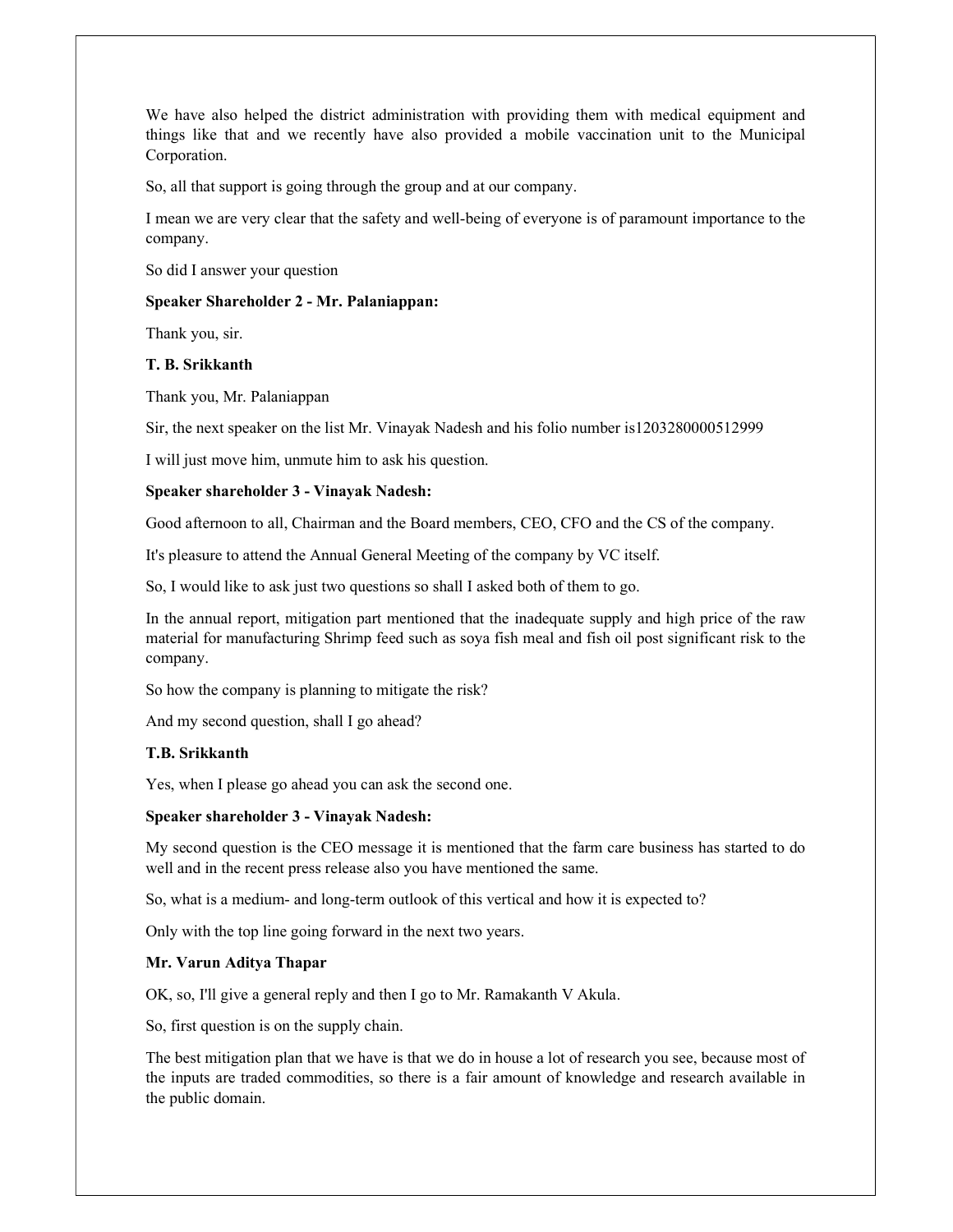So, our procurement and supply chain team are constantly doing research to understand what are the different factors that may be affecting supply and pricing for any given year so.

You know most of our products like you take in this current year.

Soy has seen unprecedented price There are certain global forces which are responding global and also domestic forces which are responsible for this.

So, we are constantly doing the research and study to understand what the factors are affecting supply of these different Agri inputs and to respond to it, we do a strategic procurement. So, if we are expecting that there is going to be some sort of issue right on the supply side and people do as much strategic procurement prior to the start of crop season as

We possibly cancel that is 1 definite mitigation measures that we put into place, as well as I said, building our knowledge and research capability.

That was your first question, and your second question was on.

#### Speaker shareholder 3 - Vinayak Nadesh:

Farm Care Business

#### Mr. Varun Aditya Thapar

So, the farm care products have definitely shown a lot of promise and I would say this is a fastgrowing segment.

It's fast growing, not just for the company, but the concept of farm care products is catching on within the farming community in a much larger sense.

So, you know, Farm care basically addresses different needs of the agriculture farmer, so these can be related to water.

It can be related to nutrition of the animal, it could be related to soil etc.

So then. This is a very promising kind of thing because it's basically filling in the gaps that feed cannot address right, because feed is basically just providing nutrition, but there are very you can say specific conditions coming up from pond to pond which farm care looks to address, and I think the farming segment is really realizing the benefits that farm care can have, in terms of boosting the growth. So, I think the level of awareness amongst the farming community is you know growing day by day and we are improving and expanding our portfolio of products and catering to this growing segment.

So that's at a general level and I like Mr Akula to add further insight to this.

## Mr. Ramakanth V AKula

Chairman, as you have broadly covered, so you know the aspects of what goes into making these choices as far as procurement is concerned, we are in an industry where raw material costs are very significant. I mean in the animal feed sector you know it's over 70 to 75 percent, so it's very, very important for us to have the formulations optimized so that we keep the RMC costs under check, but unfortunately in the last one year, if you have seen the prices of the key, raw materials have shot up significantly Soy has moved from ₹38.

To over ₹100 and fish meal which used to hover around ₹ 85 to ₹ 90 rupees has crossed out breached the 110 marks.

Fish oil, which used to be in the range of ₹125/- as is trading at ₹200/-.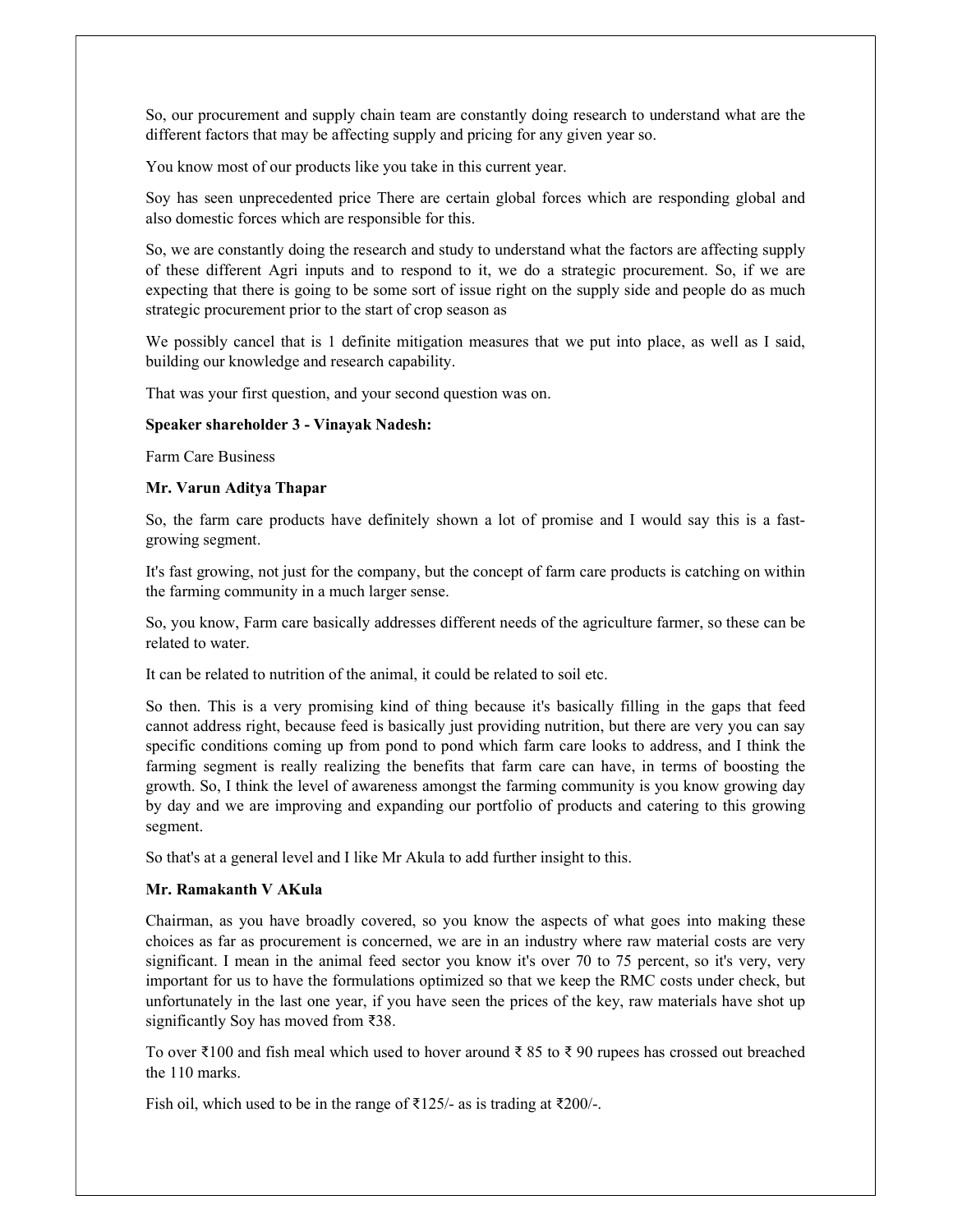So, all the key raw material prices have shot up in the last. I mean when you compare with the December exit prices, the raw material price increase itself is over 25%. So how do we mitigate? I mean, while passing on the price increases to the customer is an option, but one needs to look at the sentiment of the farmers because if the farmers shy away from farming, the business crashes.

So, looking at the international prices, the demand and looking at the ability of the farmer to absorb price increases we tend to pass on, not definitely to that extent that the price increases have happened in raw material prices.

So partly we did it in this year, but we are still under a lot of stress.

I mean, we could not pass on the entire inflation to the customers for the reasons that I have mentioned.

But how do you in these kinds of situations?

How do you mitigate?

I mean, strategic sourcing is one that if you have your ears to the ground, you will know how the trend is going to be, whether the raw materials supply would be there during the peak time or not, how well you should plan, and how much you should plan all this.

You know, it's very, very important so strategic sourcing to certain extent has helped us.

And as our chairman has mentioned that we have, a vast experience in working with different raw materials that can be used or say as replacement raw materials whenever the there is any issue in terms of availability or in terms of prices.

So, when soy prices have gone up, our team has quickly worked around and change the formulation by including alternate protein sources through vegetable sources and also through marine sources so that we at least take a lesser brunt of these cost increases.

So, customization it becomes very critical, and our R&D is very good at it. So, we are doing a lot of research and development with alternate raw materials, and we are meeting up the required nutritional requirements of shrimp through new formulations.

All the time, and the third thing is going forward.

How do we ensure that you know we tackle these kinds of situations?

So, we also are getting in new feed additives and from abroad which can supplement for some naturally available raw materials like in place of fish oil.

Algae oil is an important source, so which is available overseas which can be a compliment to your formulation and reduce the dependency on fish oil, so like that lot of new ingredients are being tried out new raw materials are being sourced evaluated, so this will help us to be in a better position.

Going forward now, on the other side. So yeah, you know you have seen you would have read in the papers that the prices have ran up from ₹38.00 to over ₹100. But with lot of efforts from all the associations Indian government has allowed import of genetically modified soya.

For the first time in the country and we are one among the first few companies who have already placed our order to import, so this would help us to mitigate to certain extent, but not fully to the extent that we are seeing the prices impacting us and about the funky products that yes, this business is quite promising we have a 12-product portfolio.

We are constantly working to add new products and expand the basket.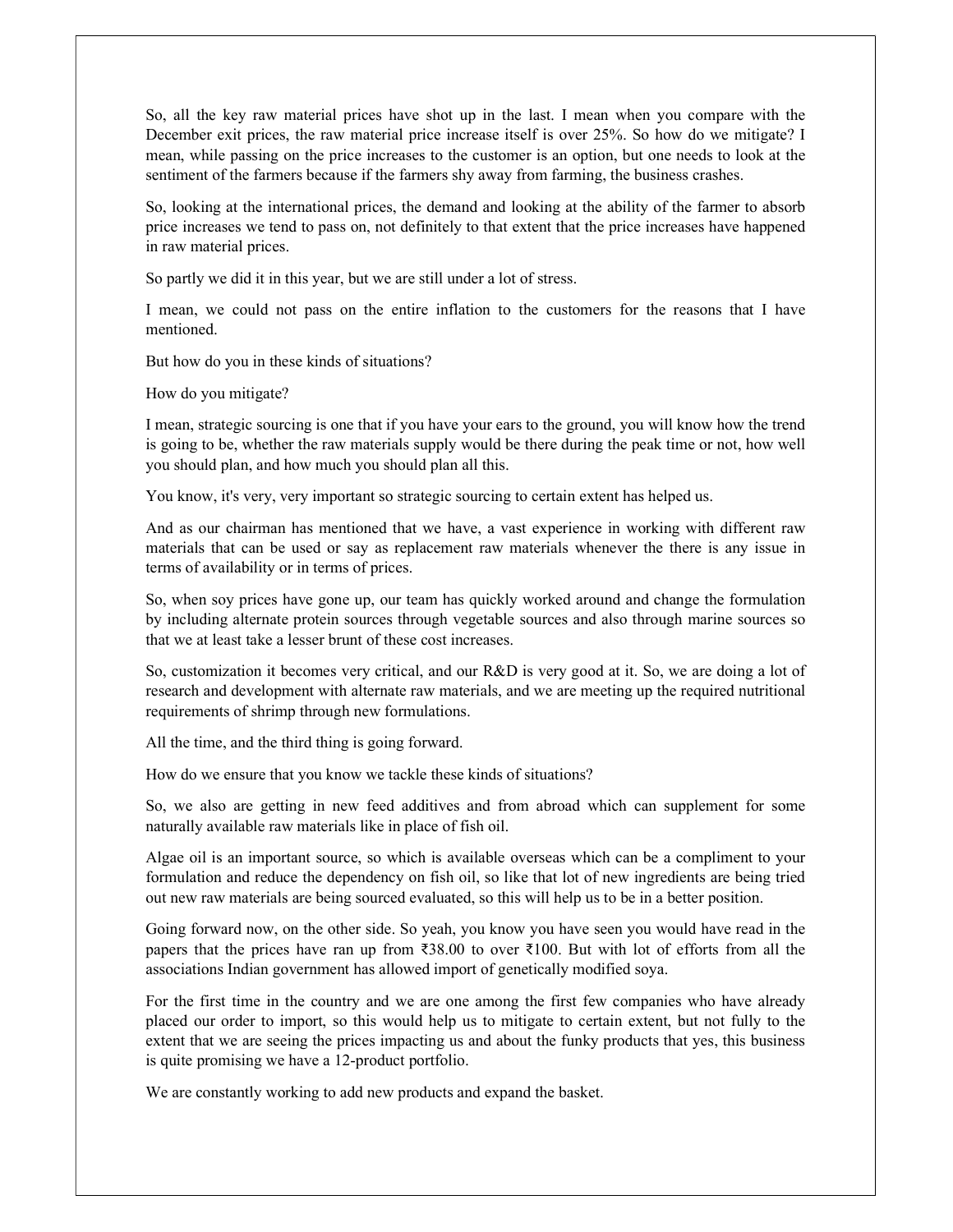Our R&D team is constantly working with the farmers identifying the need gaps and new products are being introduced every year.

Last year we have launched 2 new products, and both were winners and this year also we are going to launch very shortly two unique products, so these also will add up to the total sales revenue that is generated from farm care business. Our objective going forward in the next 2-3 years would be to at least get 10% of our revenue coming from the farm care business, so with that objective we are working and developing this business.

So did we answer the question?

#### Speaker shareholder 3 - Vinayak Nadesh:

Yes sir, thank you Chairman.

#### T.B. Srikkanth

So, the next speaker for the day is Mrs. N Shyamala and folio number is 12036000 06760019

Yeah, so I request you to please ask a question.

#### Speaker shareholder  $4 - N$ . Shyamala

Good afternoon to all the dignitaries and thank you so much for allowing me to participate and ask question.

So, my question is, I would like to know how the overall sector or outlook is looking, have they come back to normal considering the pandemic.

#### T.B. Srikkanth

Done with your question.

#### Speaker shareholder 4 – N. Shyamala

I have one more query, has a demand now normalized in Western countries.

#### T.B. Srikkanth

So Mr. Varun she has asked two questions.

One is on the overall sectoral outlook and the 2nd is on the demand normalization in the western bank.

## Mr. Ramakanth V Akula

Ms. Shyamala thank you for posing this question to us. I could see that there are two questions.

One is, have the exports come back to normally and the second question is, is the demand back in the consuming countries?

Thank you, so if you have tracked the news reports India's exports in the first half have been pretty good.

We have registered a growth of over 25% in the period Jan to June. Whether they are back to the same old levels as in 2019. I would say yes.

Now what would happen in the rest of the year?

We need to see as I have mentioned some time back that there had been a slight delay in the second crop. So, this would have an impact for the exports you know, which normally go up in the month of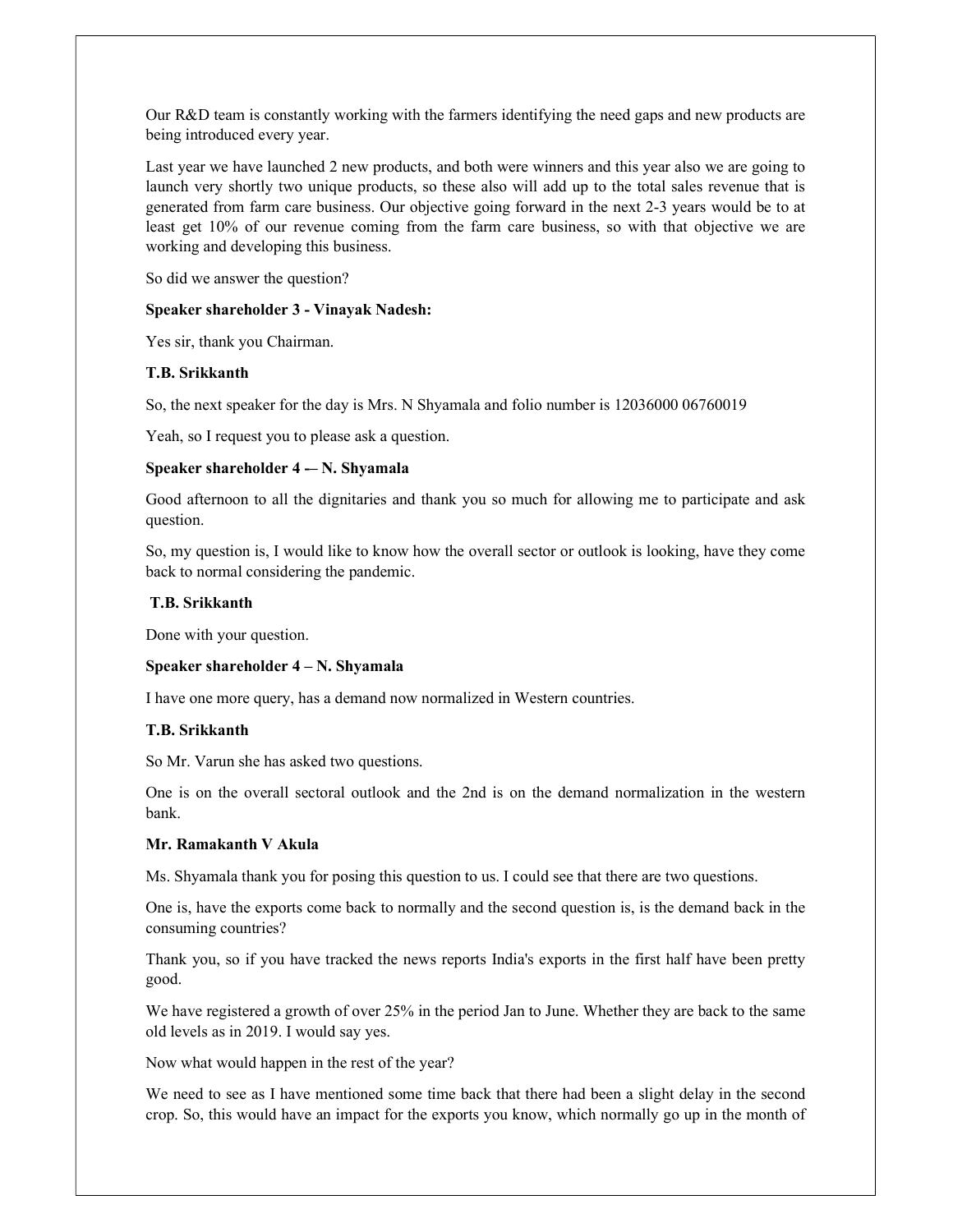October and November as I run up to the Christmas season, so the second crop got slightly delayed due to monsoons and spate of disease outbreaks.

But the enthusiasm among the farmers is very much there, so they have again stocked their points, so there would be a slight delay in the farming second season, but overall, I think we should catch up.

So, coming to your question, exports are coming back to normal.

Sure, and your other question was how is the demand shaping up?

Yes, the demand has come back.

I mean food always comes back. You know, with a shape recovery post, any crisis, even during the GFC of 2008, food was the first thing that had a very sharp recovery.

So, we have seen if you're tracking the imports, it has been growing even from 2019 level the numbers are shooting up. That means the business and the demand is quite robust in the US market, which is a very key market.

Europe also we have seen in many countries during the slowdown somehow the restaurants have done rocking business, so the demand is coming back very strongly.

Yes, China is one country which again is a very large and important market for all of us due to certain restrictions, exports from India and couple of other Asian countries have been hit because they have imposed very strict inspection rules which led to a lot of containers getting held up at Chinese ports in the first half.

Although at appropriate levels discussions have happened between both the governments and they have promised to look into it. Things are getting eased up, we cannot ignore China because China is the world's largest consuming country and largest importing country by volume. So, if the Chinese start buying back in a normal way, I think we are back into business, so overall demand is very much there. If at all if they pay today, it is only due to COVID imposed restrictions and regulations.

Otherwise, you know consumers loud to each shrimp for the benefits that we all know, and India shrimp farming first half was pretty good in this calendar year second half as I mentioned there is a delay.

So, which might you know extend the winter crop into next, so otherwise you know I would say this outlook is pretty strong.

Did I answer your Questions?

## Speaker shareholder 4 – N. Shyamala

Yes Sir, Thank you.

#### T. B. Srikkanth

We will move to the questions that we have got it from email.

So, moving on to the questions that we have received over email, I'll go one by one, and we can appropriately answer it as seems fit.

The first question that we have received is, as I was going through the Chairman message in the annual report, he has stated that the company is moving into the adjacent and new categories. What are these?

Can you throw some light on the same?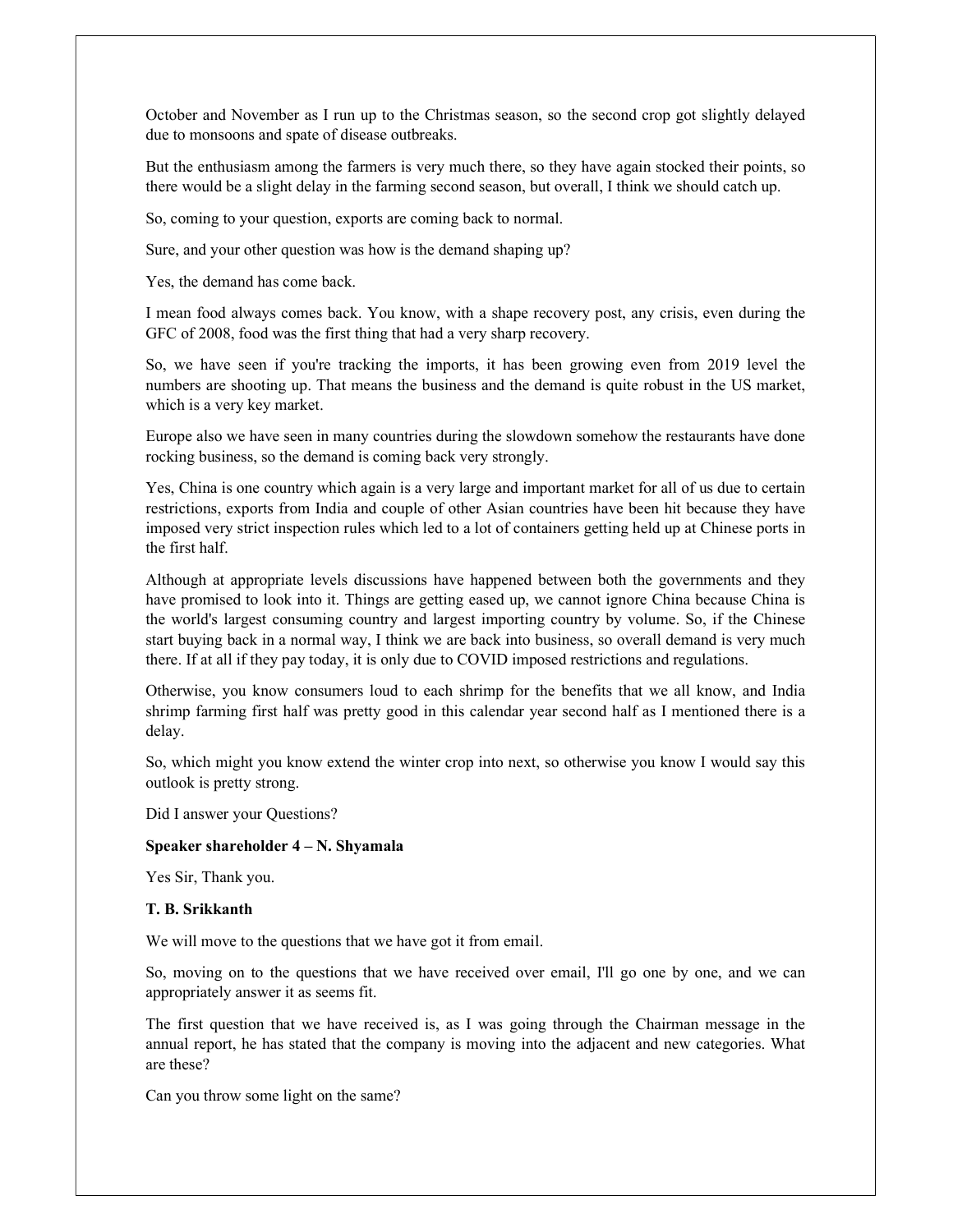So, you can just direct who can answer the question.

#### Varun Aditya Thapar

Well, I can answer this question

So, there are different parts of the value chain of aquaculture and today I can probably state that we have presence in all the different segments starting with hatchery.

So, we have commissioned all hatchery about three years or about two years ago, and that's one segment where we have supply capacity available. So, we are looking to grow that business out organically and we also have land available for expansion of the hatchery, so we will be undertaking that capex.

Next part of course is in the core segment of Feed, so feed cost remains the focus area of the company and there also we have existing supply capacity available.

So, the thrust in Feed segment is definitely going to be on marketing and you know pushing sales and also on product innovations.

Then we come to farm care, which is a new segment we've spoken on Farm care already and then the last is processing, which also Mr Akula had spoken on earlier in this call.

I thought the idea is to come out with in all the different segments of the value chain and there are specific plans within each of these different segments or I can say specific strategies to grow within each of these different segments.

Mr. Akula like to add further to that,

#### Mr. Ramakanth V Akula

I mean, as you have covered there in every phase of agriculture in all the part in the hatchery segment also, we are making the rapid progress in terms of selling or growing the pills from stage two or nursery pills.

So that's something which we are focusing in farm care.

As I mentioned, we are adding new products, expanding the portfolio in the feed also we have introduced new brands into the market.

This year a new brand called Vanamax and Maximy Supreme.

They are today contributing 10% of the total feed volumes we have lined up to three new products that would be launched in the coming days. So, in the field also we have a good product lined up that will be launched soon, then processing and export.

That's a business which has, plenty of headroom to grow, and we have the capacities, we have the certifications, so we are all set to take the company to the next level and again one more area that we would focus going forward would be how do we move on to the consumer side?

I mean by bringing in the best quality seafood to the customers directly because we are already into shrimp business, we have access to other sea catch so we have done a pilot project earlier.

We have started a new division called Price Catch. But going forward we would also explore new opportunities if we can increase our presence in that business judgment.

## Mr. T.B. Srikkanth

Thank you, Sir.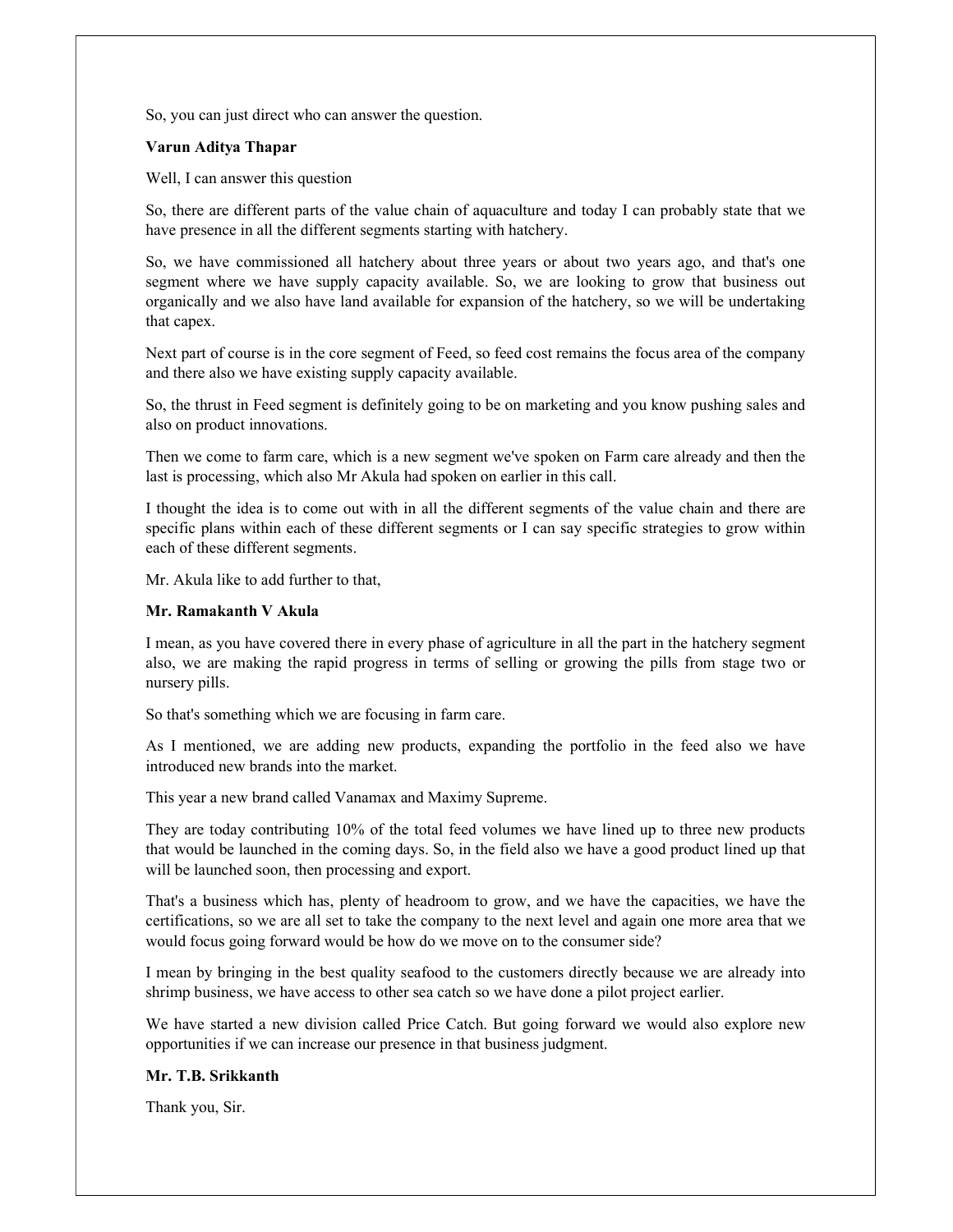Second question, which has come up

While the profits of the company have reduced the company's balance sheet is healthy and there is zero debt in the book. The company is also having sizeable liquid funds. What are your plans to deploy these funds?

## Varun Aditya Thapar

I mentioned during my speech where I covered the business of the past year that our liquidity position has improved because we have been much first on collections and focused on building cash sales and improving our dealer, Distribution network and the quality of our sales so that has led to a comfortable liquidity position.

So, the idea is very much to redeploy this back towards capex.

So, there is a defined Capex plan that we have in Chennai, I can ask CEO or CFO to elaborate on the Capex plan. So, the focus is essentially to redeploy this liquidity back towards growth within the different segments that I mentioned previously.

# Mr. Ramakanth V Akula

Thank you, Chairman.

I mean, as our chairman has mentioned, we have definite plans to deploy these funds for Capex and also for working capital going forward as we embark on a growth pattern. Being in a working capitalintensive industry, we do require some money to undergrowth, and then while.

Will we keep aside some funds for working capital on the Capex strength we are strengthening our infrastructure while we have the basic capacities in our plant, but there is a support infrastructure in terms of warehousing storage capacities for feed business that we have already embarked on that this year.

We'll be completing those projects and a substantial portion of the capex going forward would be in the processing and export with this as I have mentioned this of headroom and we need to again invest some more in expanding the capacities so we will be, you know, putting these funds to the good use going forward and mostly in those areas which will generate a lot of revenue and profits and if I have to pick up one area where we need to focus immediately.

Where we are focusing immediately processing and export business.

# T. B. Srikkanth

Thank you, Sir, so moving on to the next question.

This is something related to the before question.

What are the major Capex or expansion plans of the company in the coming years?

## Mr. Ramakanth V Akula

In the same thing that we have mentioned right now we have two feet plants and are we still have lot of headroom to say that we have filled in capacities in these two plants.

But there is a requirement to come up with strong infrastructure in terms of warehousing in terms of putting storage facilities for liquid with and raw materials, so on the capex front for the feed business it would be deployed in adding this additional infrastructure in terms of providing storage in terms of building up, coming up with new QC laboratories and for the processing and export business we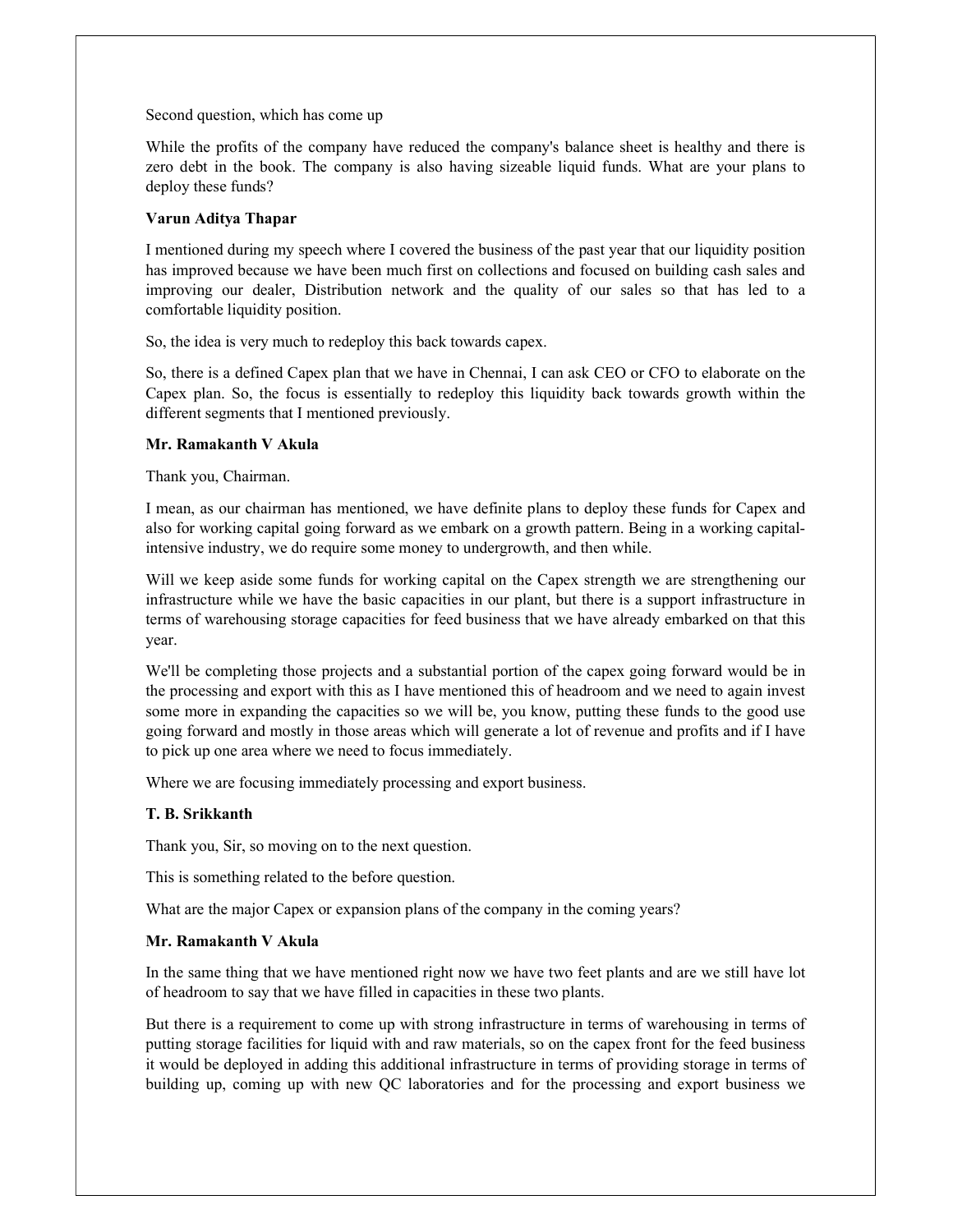mentioned that we are enhancing the capacities of the plant totally, so this much of the funds would be deployed.

Over there, so the hatchery also is planning for an expansion going forward and there also the funds would be deployed.

The Farm Care business as of now is not very capital intensive, but maybe 2-3 years down the line we will have to embark. We need to earmark some funds for that as well, so the major Capex for the next say one to two years would be to investing in the infrastructure required for the feed business and then expanding the capacities of the processing and export Coming to going in for a third plant or 4 feet that's also on our cards, but as of now we are focusing on building the infrastructure for the existing feed plants and then focusing on enhancing the capacities of processing and export ground.

#### T. B. Srikkanth

Thank you, Sir,

We'll move on to the next question.

The next question is something related to the financials.

The shareholder has asked that the company has provided nearly  $\bar{\zeta}$  9 cross this year as provision for bad and doubtful debts which is significantly higher than the last year.

So, is there any specific reason on this increase in these provisions?

#### Varun Aditya Thapar

I would like to ask may be CFO to answer this.

#### R Sureshkumar

Thank you, Chairman,

The company has provided closed about  $\bar{\xi}$  8.9 crores provision this year as compared to  $\bar{\xi}$  5.4 crores of the last year.

As the chairman and the CEO addressed earlier part of this meeting that we have introduced to strengthen credit policy and followed by the stringent data provisioning policies. Considering this situation of the business in the 2020-21 we have made a prudent provisioning based on the stringent data provisioning policy. While we provided closed about ₹ 9 crores on a prudent and conservative basis this year but, none of the debtors we are leaving oversight and we are continuing to focus and recover those monies, including legal initiatives.

We are focusing on that will be collecting entire money from the dealers that is the reason we have provided provision this year.

## T. B. Srikkanth

Thank you, Sir,

Now we'll go to the next question.

The question says the shareholder has asked we are hearing that the import duty on the imported feed has been increased by 5%. Will that be an advantage for the domestic feed manufacturers?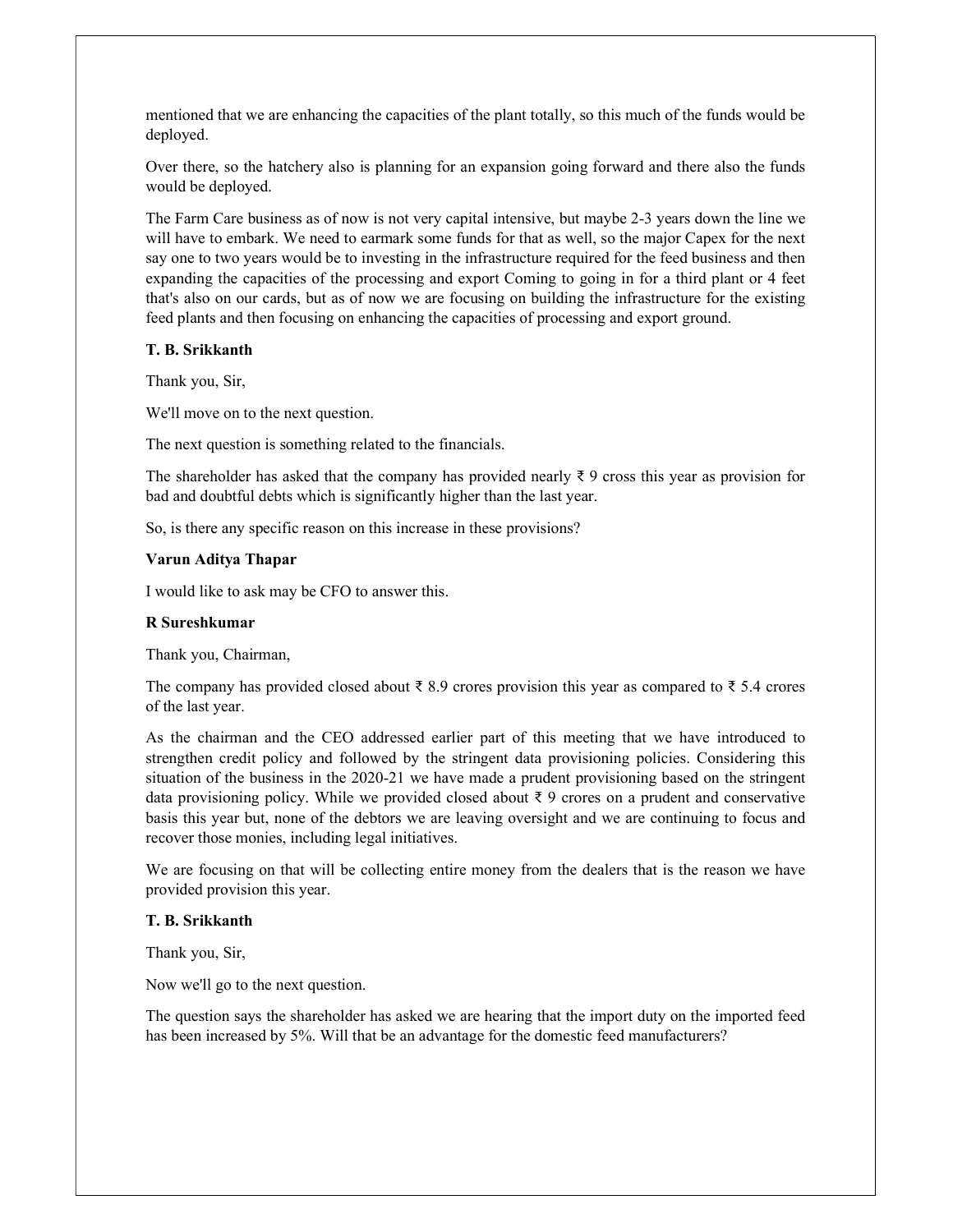## Ramakanth V Akula

Yes, I mean if we see the sales of imported feeds into the country, they account to about 10% to the total feed market, so 10% of the feed is a requirement is met through imported feeds.

This is not providing a very healthy situation because competitive this thing because these people who are bringing in the feed from other countries are throwing the feed at a very, very low prices.

I mean in India while we talk about make in India and all that the local domestic manufacturers are not in a competitive position to fight the onslaught of these imported players. So, after lot of representation, Government of India has hiked the duty on the imported feed by 5%. though we have requested them to increase it by about 10 to 15% so that there is a level playing field. But yes, 5% is still better than having a no.

Duty on these kinds of fields, but yes to certain extent this would be an advantage to the domestic manufacturers.

#### T. B. Srikkanth

Thank you, Sir. Moving on to the next question.

This is again related to the financials

While going through the other expenses reported by the company, it is observed that the payment discount is standing at ₹ 4.76 crores vis-a-vis ₹ 4.23 crores of last year, despite there is a 30% drop in the sales. Is there any specific reason why payment discounts have gone up in a subdued market?

#### Ramakanth V Akula

Ok. So, this payment discount is basically a cash discount that we pay up front to a dealer who makes payment within it's time to the company. So, if you look at in the past like hour cash sales component was quite lower. It was less than 20% earlier.

So now, with our stringent credit policy and we have decided it should be now resolved to improve the quality of revenues that are coming in. So, we started tightening the credit that had been and that we were extending to our channel partners.

We are focusing on good dealers who can invest money in the business not depend too much on unrestricted credit. With that, what happened is that the contribution of cash sales has started improving from something like 20% now we are at 37. Same 37% of our business is on cash, so normally when you get these kinds of orders which are on cash you have to pay the discount of about 5%.

So that's the reason why the cash discount as a percentage has gone up from 20% to 37% and in terms of your absolute number.

Also, the cash discount in FY21 is higher than FY20 for the same reason because the cash sales contribution has increased in the last week.

## T. B. Srikkanth

Thank you, Sir. So, we move on to the last question that has come from the shareholders

One of the shareholders is asked the company has acquired a subsidiary last year and had reported it.

What are your plans for this company acquired?